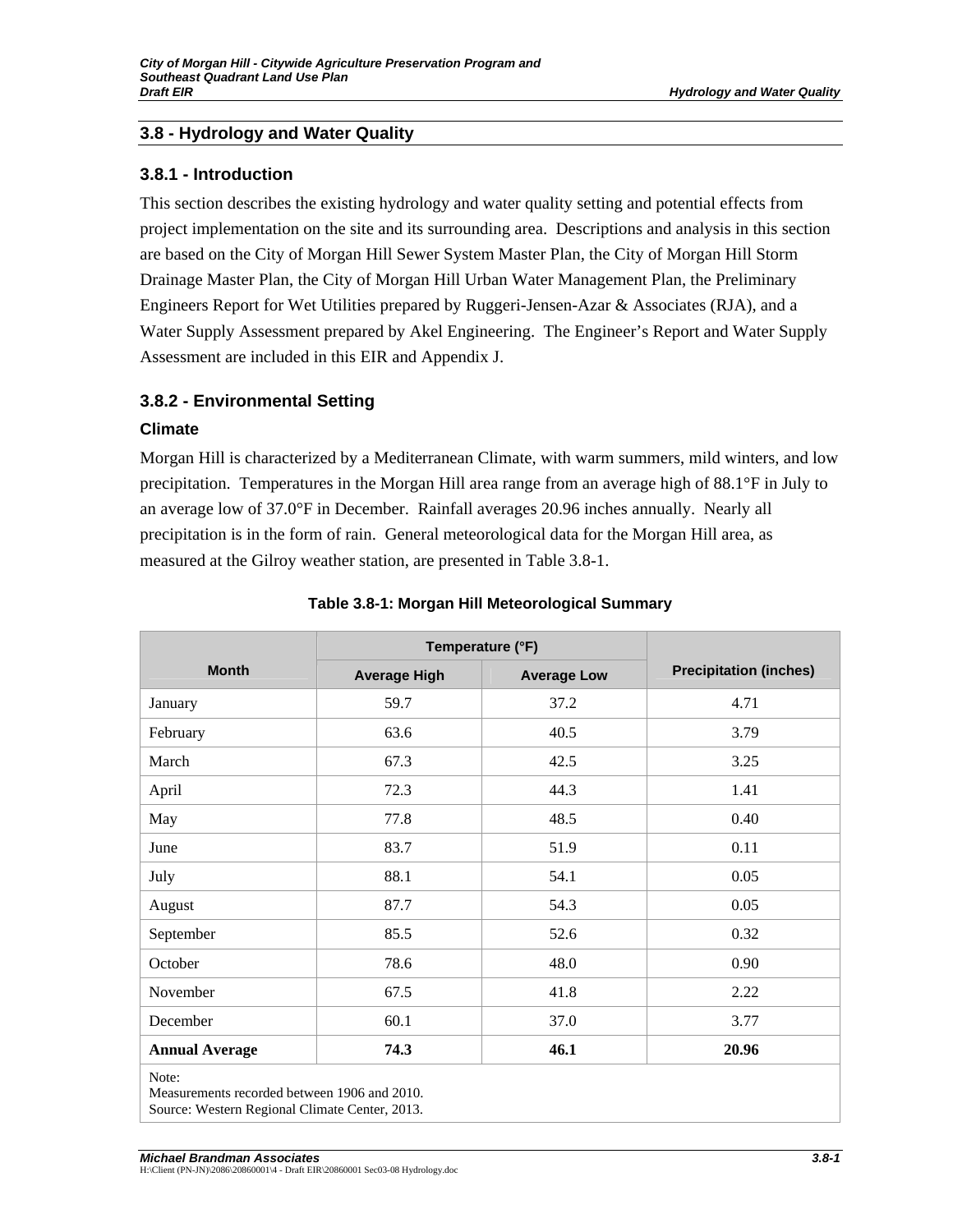# **Regional Hydrology**

Morgan Hill is located in the northern most portion of the Central Coast Hydrologic Region of California, within the Pajaro River hydrologic unit and South Santa Clara Valley hydrologic area.

The Central Coast Hydrologic Region extends from southern San Mateo County in the north to Santa Barbara County in the south, covering 11,326 square miles. The region includes all of Santa Cruz, Monterey, San Luis Obispo, and Santa Barbara Counties; most of San Benito County; and portions of San Mateo, Santa Clara, Ventura, and Kern Counties. The Central Coast Hydrologic Region contains diverse topography, microclimates, coastlines, valleys, and communities. Topographically, the extent of the Central Coast region is bound by the Pacific Coastline and the northwest-trending southern Coast Range.

# **Surface Waters**

Major rivers in the northern half of the region (in which the proposed SEQ Area is located) include the San Lorenzo, Pajaro, Salinas, San Benito, Carmel, San Antonio, and Nacimiento Rivers. All rivers within the region drain into the Pacific Ocean.

Within the Central Coast Hydrologic Region, the project site is located within the Pajaro River hydrologic unit. The Pajaro River begins in southern Santa Clara County; spans four counties; and is joined by Pacheco Creek, the San Benito River, and Tres Pinos Creek. The river enters Monterey Bay and the Pacific Ocean west of Watsonville. The Pajaro River watershed is one of the Central Coast region's largest and is well known for its productive agricultural soils and powerful flooding characteristics. Within the Pajaro River hydrologic unit, the project site is located within the South Santa Clara hydrologic sub-area.

### **Localized Drainage**

According to the Morgan Hill General Plan, five creeks traverse Morgan Hill. Coyote and Fisher Creeks drain north to the San Francisco Bay (via the San Francisco Hydrologic Region). Edmunson, Tennant, and West Little Llagas Creeks are located in the Central Coast Hydrologic Region and flow into Monterey Bay.

Three creeks—Tennant, Foothill, and Maple—flow within the SEQ Area and are all tributaries to Coralitos Creek, which drains to the Monterey Bay. Tennant Creek runs in a generally north-south direction mainly along Hill Road. The majority of the creek within the SEQ Area runs in engineered channels, though there are several reaches that are daylighted. Foothill Creek runs in a generally eastwest direction and is in its natural condition until its waters are rerouted through an engineered channel at approximately Tennant and Foothill Avenues. Maple Creek occurs in its natural state for a relatively short distance onsite before its flows are rerouted through an engineered channel.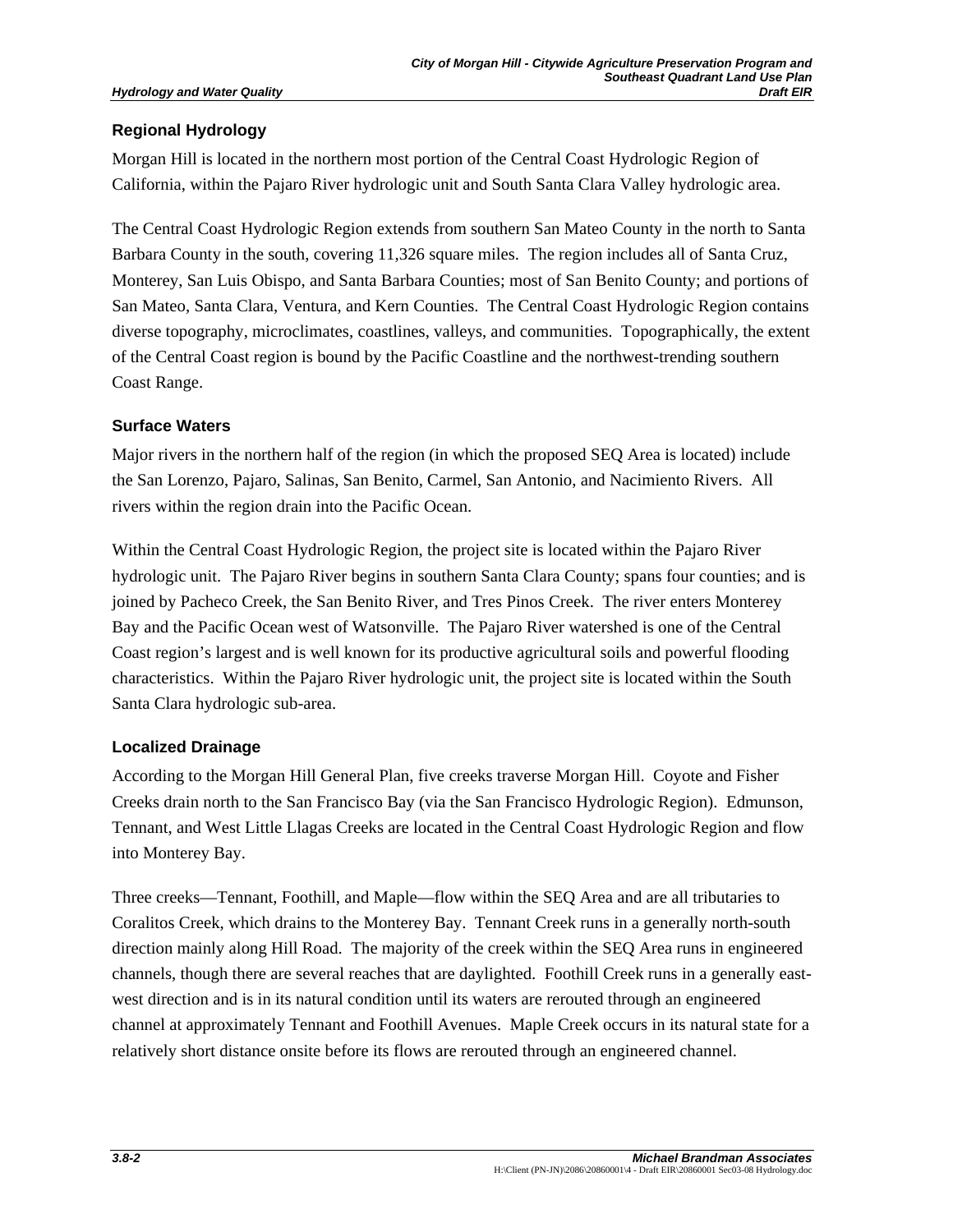# *SEQ Area*

There is minimal existing storm drain infrastructure in the vicinity of the SEQ Area (including the High School site). The existing storm drain system includes the following:

- 24-inch, 15-inch, and 12-inch pipes west of Condit Road, which provide drainage for the sports field and aquatics center east of Condit Road and existing developed properties east of Condit Road, and
- 42-inch pipes in San Pedro Avenue, which provides drainage for existing residential areas northeast of the SEQ Area.

One Capital Improvement Program project is planned to improve system capacity and service in the SEQ Area:

• Upsize the existing San Pedro Avenue storm drain to 48-inch. This project has not been completed by the City.

All existing storm drains outfall into Madrone Channel north of Tennant Avenue. There is no existing storm drain infrastructure south of Tennant Avenue.

# **Surface Water Quality**

The SWRCB indicates that Coyote Creek is designated as an impaired water body on the EPA Clean Water Act Section 303(d) List of Water Quality Limited Segments. Coyote Creek is affected by diazinon from urban runoff or sewers.

### **Groundwater**

Groundwater information for the Llagas subbasin was obtained from the California Department of Water Resources Bulletin 118. Below is a summary of the relevant information.

Santa Clara County is located at the southern tip of the San Francisco Bay and is divided into three interconnected subbasins that transmit, filter, and store water. It encompasses approximately 1,300 square miles, making it the largest of the nine Bay Area counties. Groundwater is primarily located in unconsolidated gravel, sand, silt, and clay within a series of convergent alluvial fans of streams. Groundwater is transported through the gravelly alluvial fan into the deeper confined aquifer of the central part of the valley. The County's subbasins filter water, making it suitable for drinking and for municipal, industrial, and agricultural uses. In general, the groundwater conditions throughout the County are very good.

# *Basin Boundaries and Hydrology*

The project site is located within the Llagas subbasin of the Gilroy-Hollister Valley basin in the southern part of the County. The Llagas subbasin extends from the groundwater divide at Cochrane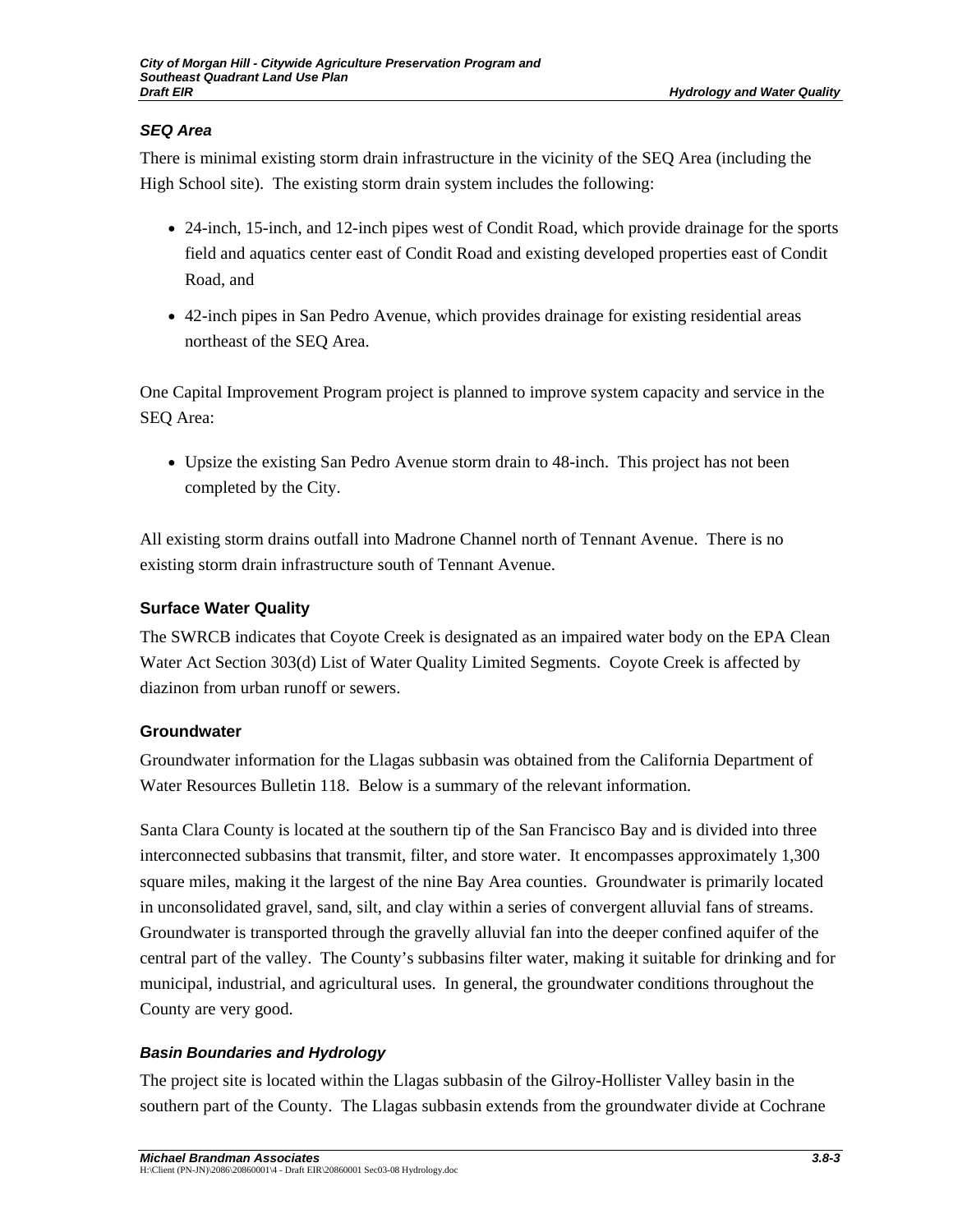Road in northern Morgan Hill south to the Pajaro River in the south. The Diablo Range bounds the subbasin on the east and the Santa Cruz Mountains on the west. The principal water-bearing formations within the subbasin are the Santa Clara Formation and the valley fill materials.

#### *Groundwater Levels and Quality*

Groundwater elevations in the Llagas Subbasin are fairly stable, except during severe drought years. Groundwater quality is considered good; however, nitrate concentrations in excess of federal standards have been found in private wells. All public wells meet federal drinking water standards.

#### **Flood Hazard Areas**

As shown in Exhibit 3.8-1, several areas of the SEQ Area are mapped as being within a 100-year flood plain. These areas are associated with the banks and channels of Foothill Creek, Maple Creek, Tennant Creek and Madrone Channel, as well as some low-lying areas near Tennant Creek. The High School site is not located within the 100-year flood plain.

# **3.8.3 - Regulatory Framework**

#### **Federal**

### *Clean Water Act*

Section 303 of the Clean Water Act requires states to adopt water quality standards for all surface waters of the United States. Water quality standards are typically numeric, although narrative criteria based upon biomonitoring methods may be employed where numerical standards cannot be established or where they are needed to supplement numerical standards. See a description of the State Porter-Cologne Water Quality Control Act, below. Standards are based on the designated beneficial use(s) of the water body. Where multiple uses exist, water quality standards must protect the most sensitive use.

Section 402 of the Clean Water Act mandates that certain types of construction activity comply with the requirements of the National Pollutant Discharge Elimination System (NPDES) stormwater program. The Phase II Rule, issued in 1999, requires that construction activities that disturb land equal to or greater than 1 acre require permitting under the NPDES program. In California, permitting occurs under the General Permit for Stormwater Discharges Associated with Construction Activity, issued to the State Water Resources Control Board (SWRCB) and implemented and enforced by the nine Regional Water Quality Control Boards (RWQCBs). The project site is within the boundaries of the Central Coast RWQCB.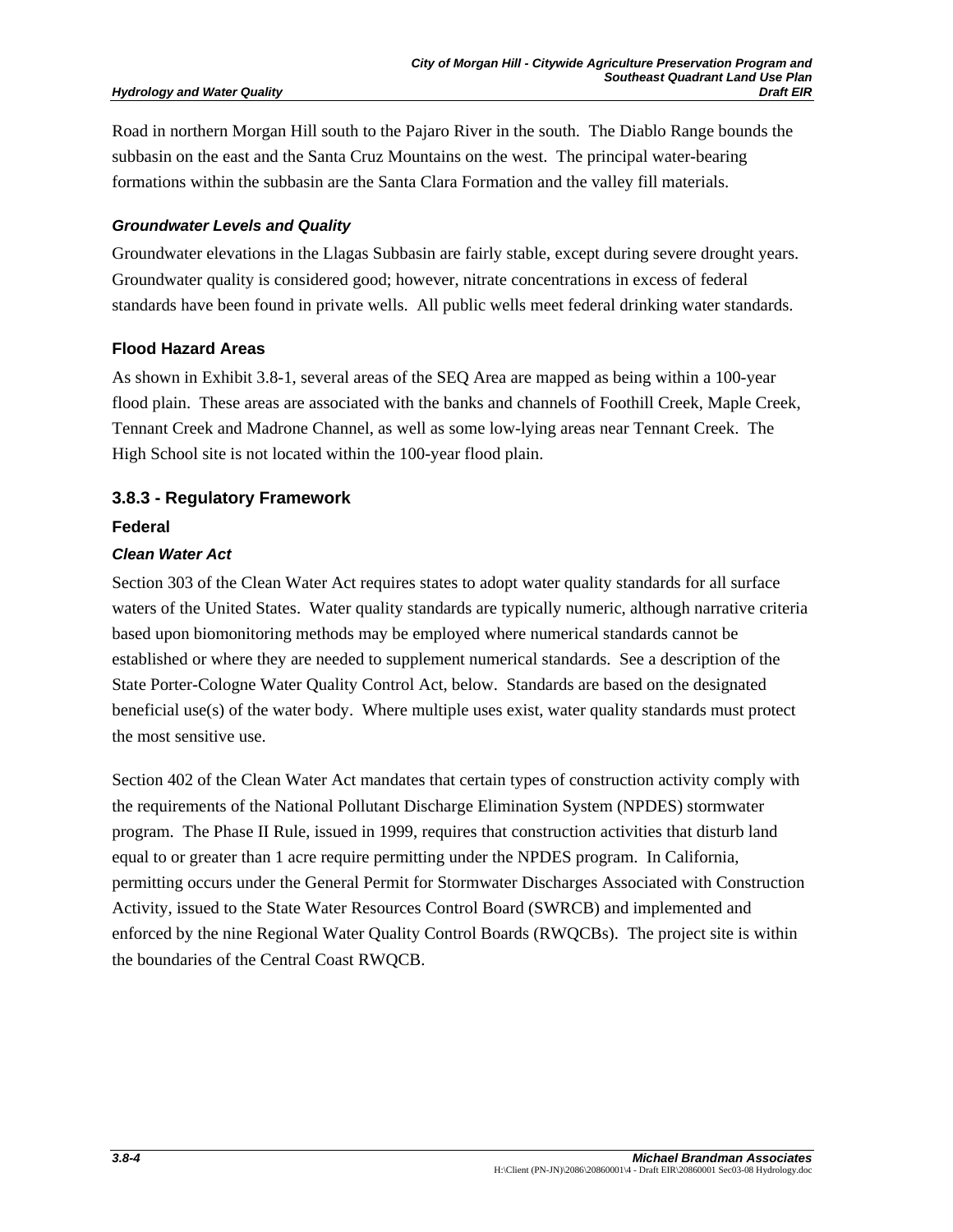

#### N Michael Brandman Associates 2,000 1,000 0 2,000 2,000 1,000 0 EXNIDIL 3.8-1 2,000  $\blacksquare$  Feet

20860001 · 11/2013 | 3.8-1\_flood.mxd

CITY OF MORGAN HILL

CITYWIDE AGRICULTURE PRESERVATION PROGRAM AND SOUTHEAST QUADRANT LAND USE PLAN ENVIRONMENTAL IMPACT REPORT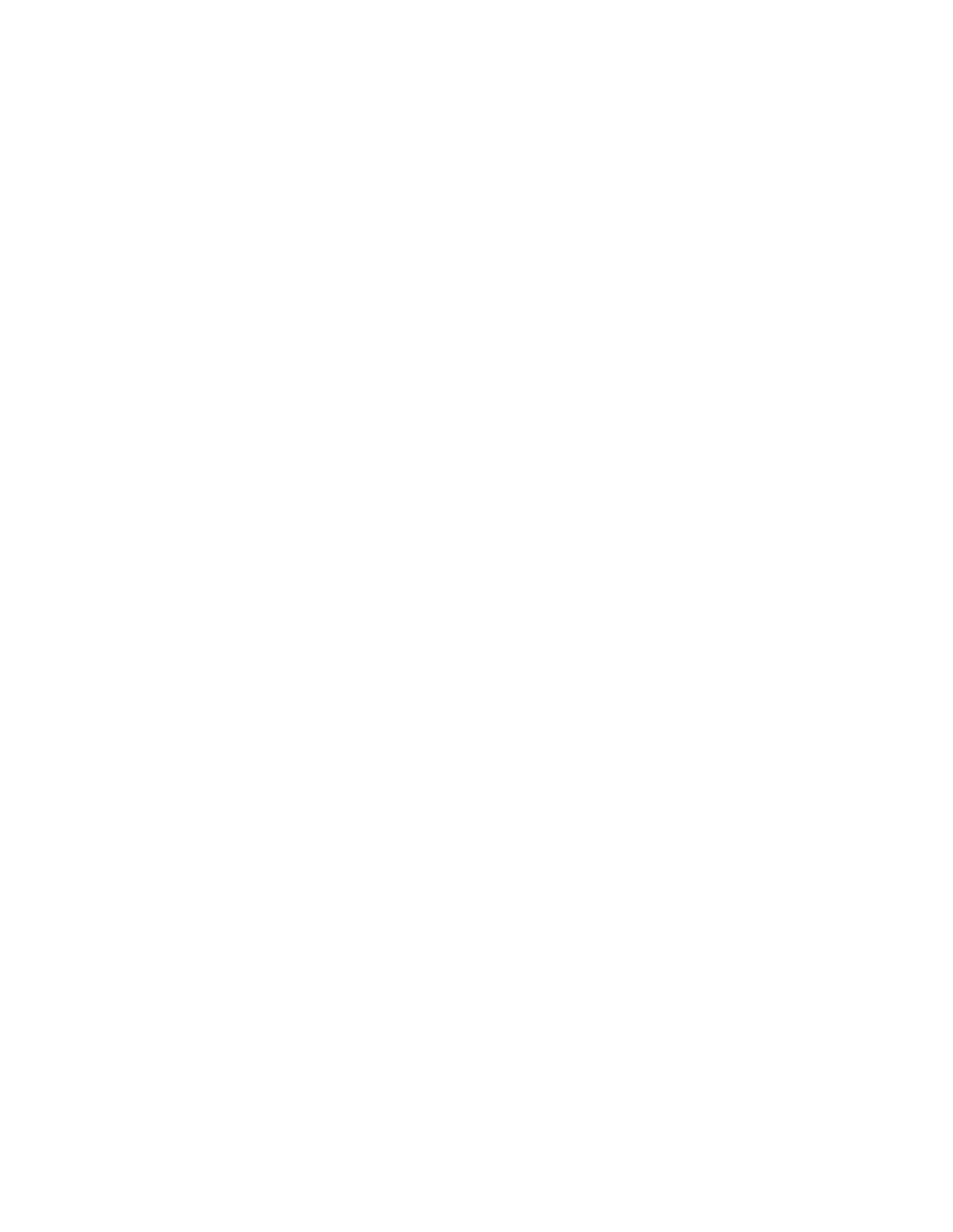This General Permit requires all dischargers, where construction activity disturbs one (1) or more acres, to take the following measures:

- 1. Develop and implement a Storm Water Pollution Prevention Plan (SWPPP), which specifies Best Management Practices (BMPs) that will prevent all construction pollutants from contacting stormwater and with the intent of keeping all products of erosion from moving offsite into receiving waters.
- 2. Eliminate or reduce non-stormwater discharges to storm sewer systems and other waters of the nation.
- 3. Perform inspections of all BMPs.

To obtain coverage, the landowner must file a Notice of Intent with the SWRCB. The notice is required to include the requirements listed above. When project construction is completed, the landowner must file a notice of termination.

# *Floodplain Regulations*

Executive Order (EO) 11988 for Floodplain Management (May 24, 1977) directs all federal agencies to evaluate potential effects of any actions it may take in the floodplain and to avoid all adverse impacts associated with modifications to floodplains. It also directs federal agencies to avoid floodplain development whenever there is a practicable alternative and to restore and preserve the natural and beneficial values served by the floodplains.

The Federal Emergency Management Agency (FEMA) oversees floodplains and administers the National Flood Insurance Program (NFIP) adopted under the National Flood Insurance Act of 1968. The program makes federally subsidized flood insurance available to property owners within communities that participate in the program. Areas of special flood hazard (those subject to inundation by a 100-year flood) are identified by FEMA through regulatory flood maps titled Flood Insurance Rate Maps. The NFIP mandates that development cannot occur within the regulatory floodplain (typically the 100-year floodplain) if that development results in an increase of more than 1 foot in flood elevation. In addition, development is not allowed in delineated floodways within the regulatory floodplain.

### **State**

# *Porter-Cologne Water Quality Control Act*

The Porter-Cologne Water Quality Control Act of 1969 authorized the SWRCB to provide comprehensive protection for California's waters through water allocation and water quality protection. The SWRCB implements the requirement of the Clean Water Act Section 303, indicating that water quality standards have to be set for certain waters by adopting water quality control plans under the Porter-Cologne Act. The Porter-Cologne Act established the responsibilities and authorities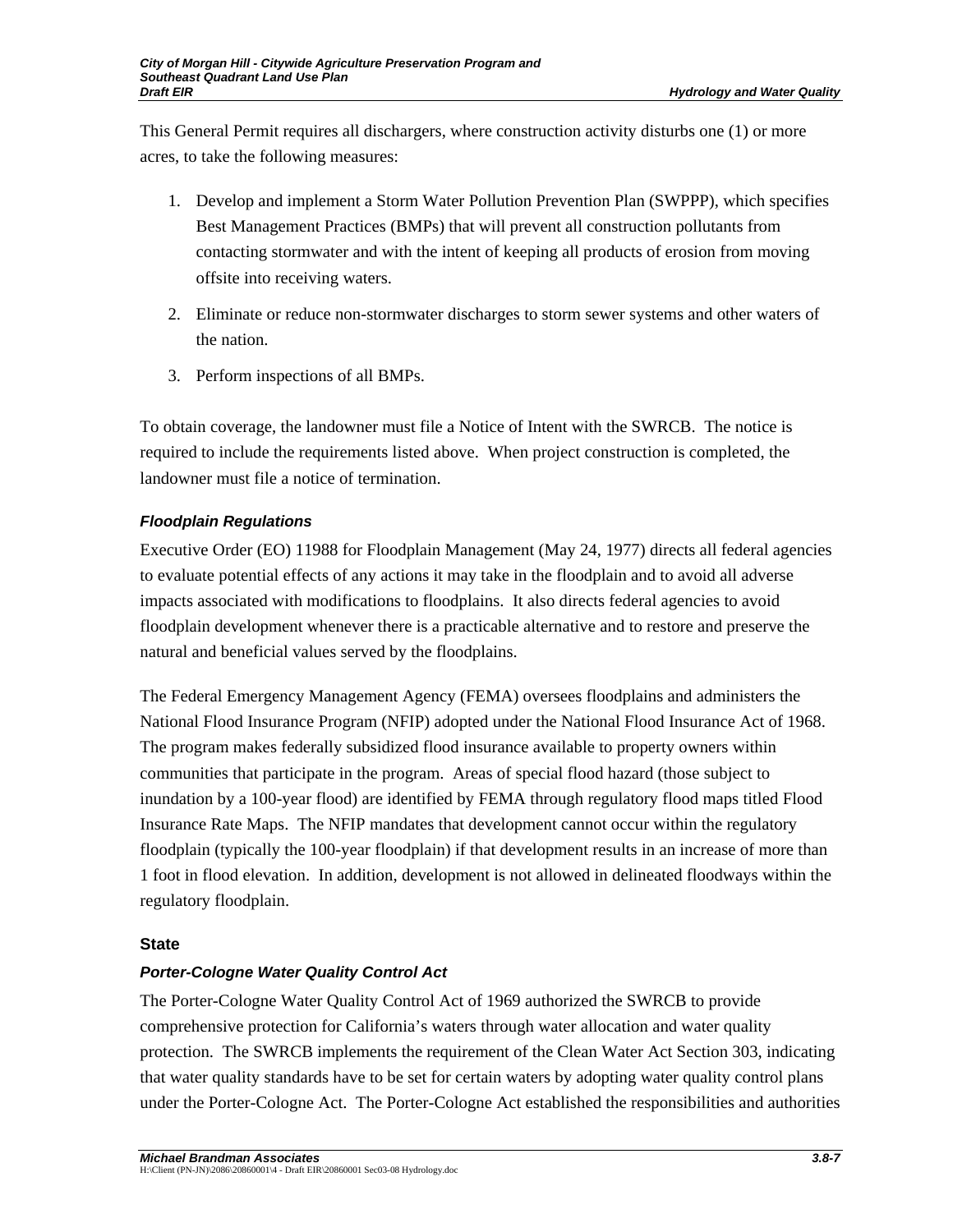of the nine RWQCBs, which include preparing water quality plans for areas in the region, identifying water quality objectives, and issuing NPDES permits and Waste Discharge Requirements. Water quality objectives are defined as limits or levels of water quality constituents and characteristics established for reasonable protection of beneficial uses or prevention of nuisance. The Porter-Cologne Act was later amended to provide the authority delegated from EPA to issue NPDES permits.

### *Central Coast Regional Water Quality Control Board*

Post-construction requirements for hydromodification control and Low Impact Development (LID) have been established for projects under the jurisdiction of the Central Coast Regional Water Quality Control Board (RWQBC), which includes the SEQ Area. These requirements are intended to provide "at-the-source" solutions to the impacts of development on watersheds and encourage runoff from watersheds to mimic pre-development conditions. The RWQBC requirements focus on infiltration as the primary means to treat runoff from smaller storms for water quality purposes and decrease the amount of runoff to protect watercourses from erosion.

There are several impervious area thresholds that trigger various requirements. Site design and runoff reduction are triggered at 2,500 square feet, water quality treatment at 5,000 square feet, runoff retention at 15,000 square feet and peak management at 22,500 square feet. Site design measures include defining a development envelope, conserving natural areas, concentrating development on less permeable soils, etc. Runoff reduction measures encourage directing runoff to landscaping and LID structural control measures such as bioretention, rainwater harvesting and reuse, pervious pavement, vegetated roofs and soil amendments. Where LID is not feasible, infiltration basins, dry wells, constructed wetlands, etc are encouraged. Runoff retention requires the 95<sup>th</sup> percentile storm to be retained onsite and infiltrated. The 95<sup>th</sup> percentile storm is currently defined as 95 percent of all 24-hour storms of depths greater than 0.1 inches. A Stormwater Control Plan is required to demonstrate how this would be accomplished.

### **Local**

### *City of Morgan Hill*

#### *General Plan*

The Morgan Hill General Plan establishes the following policies and actions related to water quality and conservation that are applicable to the proposed project:

### **Community Development**

- **CD Policy 21a:** Manage the supply and use of water more efficiently through appropriate means, such as watershed protection, percolation, conservation and reclamation.
- **CD Policy 21b:** Ensure that new development does not exceed the water supply.
- **CD Policy 21c:** Support cooperation among all jurisdictions and agencies pumping water from wells in order to manage the aquifer to preserve the natural ecology of the region, secure the aquifer's utility as a water resource and ensure the water's quality.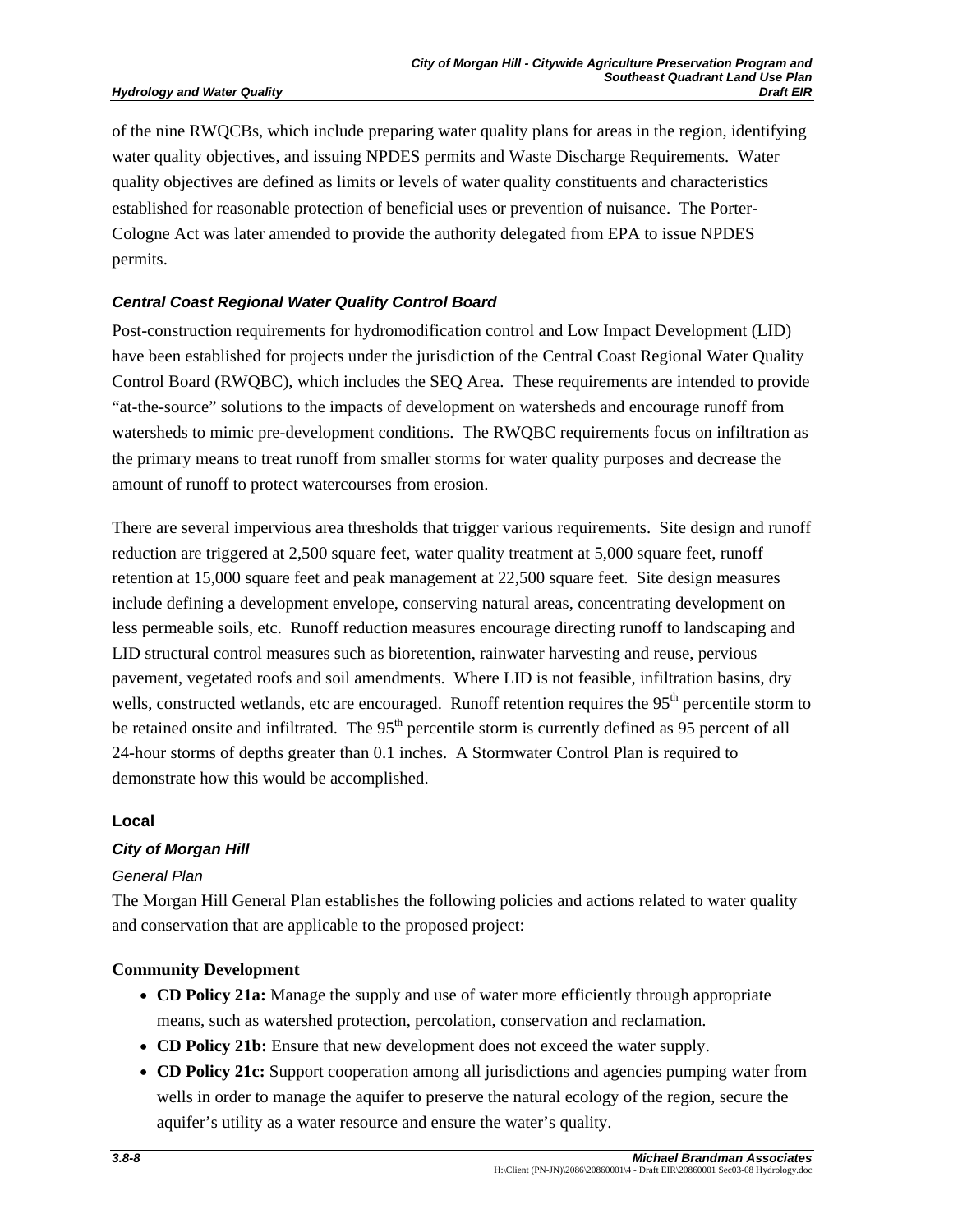- **CD Policy 21d:** Encourage the Santa Clara Valley Water District to continue developing programs to assure effective management of water resources, such as well monitoring, percolation of imported water, reclamation and conservation.
- **CD Policy 21e:** Each South County jurisdiction and agency pumping water from wells should be responsible for knowing the demand that its well pumping imposes on the direction of flow of water and how it affects others that are pumping from the same aquifer, in order to prevent adverse impacts on existing groundwater contamination problems.
- **CD Policy 21f:** Protect streambeds and other appropriate percolation areas from encroachment by urban development.
- **CD Policy 21g:** Encourage development of water reclamation facilities where feasible, in order to make reclaimed water available to help meet the growing water needs of the South County region.
- **CD Policy 22a:** Address issues related to flooding throughout the city.
- **CD Policy 22b:** Ensure that those residents who benefit from, as well as those who contribute to the need for, local drainage facilities pay for them.
- **CD Action 22.2:** Require developers of individual projects to mitigate on- and off-site drainage impacts and, where appropriate, install local drainage facilities which would contribute to an eventual area-wide solution to local drainage problems.
- **CD Action 22.4:** Require a storm water management plan for each proposed development, to be presented early in the development process and describe the design, implementation and maintenance of the local drainage facilities.
- **CD Action 22.6:** Require developers of individual projects to provide mitigation of drainage impacts and protection of ground-water quality. Such mitigation may include limiting runoff to pre-development levels and/or complete solutions to local drainage problems in the vicinity of the development or downstream, possibly using detention or retention methods.
- **CD Action 22.8:** Ensure that the level of detention or retention provided on-site is compatible with the capacity of the regional storm drainage system.

# **Public Health and Safety**

- **PHS Policy 4a:** Prepare for impacts associated with potential failure of Anderson Dam.
- **PHS Policy 4b:** Prohibit development in floodways and regulate in floodplains to minimize flood damage and be consistent with the federal flood insurance program and Santa Clara Valley Water District regulations.
- **PHS Policy 4d:** Natural streamside and riparian areas should be left in their natural state in order to preserve their value as percolation and recharge areas, natural habitat, scenic resources, recreation corridors and for bank stabilization.
- **PHS Policy 4f:** Minimize disruption of natural riparian areas by flood control projects needed to protect presently existing development by maintaining slow flow and stable banks through design and other appropriate mitigation measures.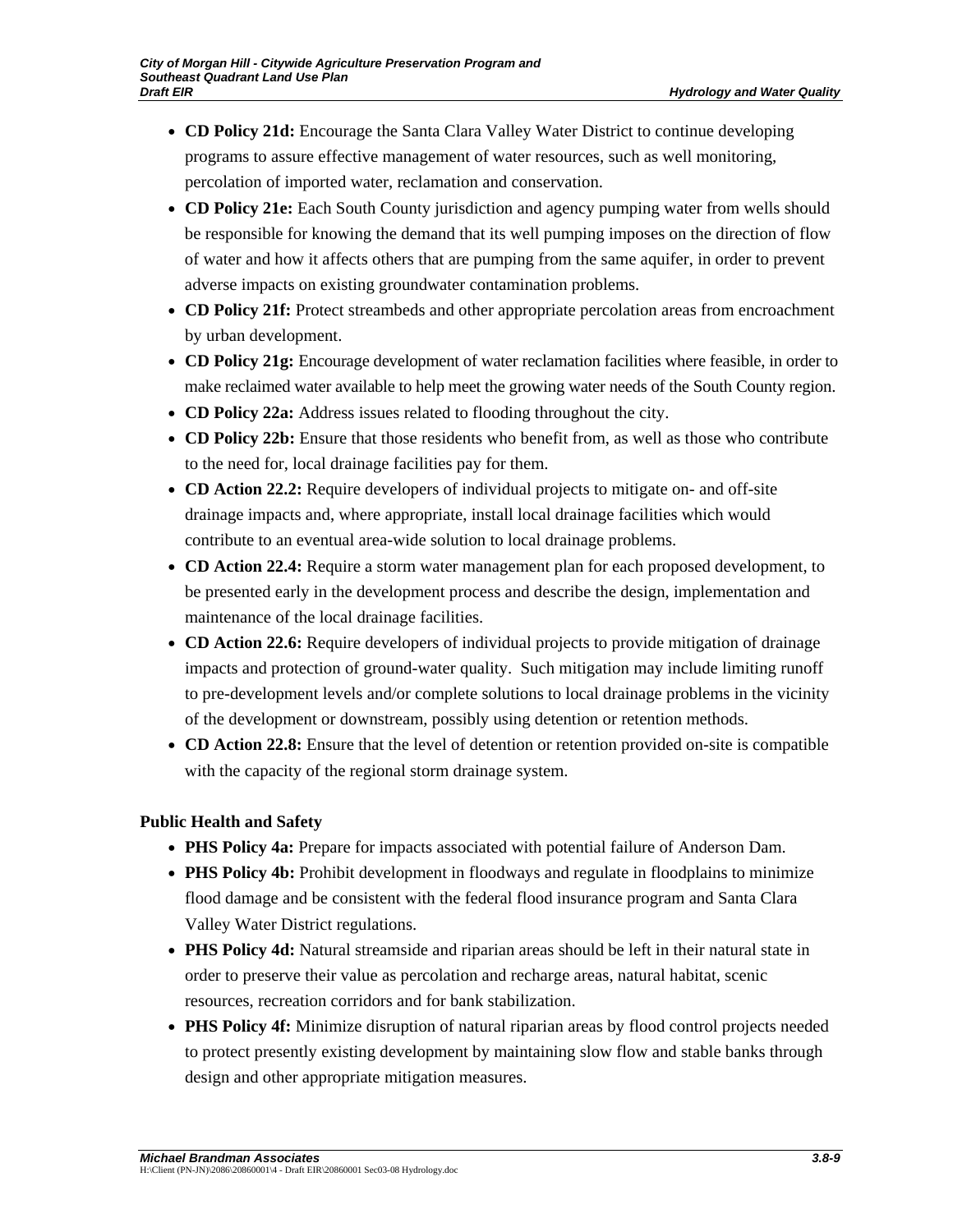- **PHS Policy 4g:** As flooding affects substantial areas of South County, and the flood control projects now being constructed are designed to protect only existing developed and currently planned urban areas, manage land development to mitigate flooding problems and minimize the need for local public funding for additional flood control and local drainage facilities.
- **PHS Policy 4h:** Areas which are developed or planned for development should be protected by the construction of flood control facilities. Development should be managed through advanced planning and design standards to minimize off-site flooding and drainage problems.
- **PHS Policy 4i:** Give highest priority for construction of flood protection facilities as follows: 1) to areas of existing development subject to the highest potential flood damage; 2) to undeveloped areas planned for urban development which would be subject to the highest potential of flood damage; 3) to agricultural lands; and 4) to other undeveloped areas.
- **PHS Policy 4k:** Require developers whose proposed projects would induce downstream flooding to provide mitigation to eliminate the flood-inducing impacts of their projects.
- **PHS Policy 4l:** If development is to be allowed in flood-prone areas, provide flood control facilities or appropriate flood-proofing prior to or in conjunction with development at developers' expense.
- **PHS Policy 4m:** Where other mitigation measures do not solve the flooding problem, permit raising individual foundations (padding up structures) in appropriate situations; however, its use must be restricted in order to minimize the cumulative effects on adjacent areas.
- **PHS Policy 4n:** Require mitigation of any storm water runoff produced by development that occurs beyond that described in the General Plans of the City and County as of 1982.
- **PHS Policy 4o:** Require all local development to provide appropriate mitigation of off-site flooding impacts, including limiting runoff to pre-development levels and/or complete solutions to flooding and local drainage problems in the vicinity of the development, using such methods as detention or retention.
- **PHS Policy 4p:** Require careful consideration of the cumulative effects of development which would drain into the upper reaches of Llagas Creek and other creeks, in order to avoid the need for channelization and consequent destruction of its riparian vegetation and natural habitat.
- **PHS Action 4.4:** Send all subdivisions and private and public project referrals where activity is located near to floodplain areas to Santa Clara Valley Water District for review prior to City approval.
- **PHS Policy 5a:** Protect water quality from contamination, and monitor it to assure that present policies and regulations are adequate. Prohibit such uses as waste facilities, septic systems and industries using toxic chemicals where polluting substances may come in contact with groundwater, floodwaters, and creeks or reservoir waters.
- **PHS Policy 5d:** Continue to monitor groundwater and surface water quality conditions throughout the South County to determine if changes in regulations regarding septic systems and land use are needed.
- **PHS Policy 5j:** Protect properties located in areas that have soils with rapid water percolation from future development in order to ensure existing water quality. Permit development in such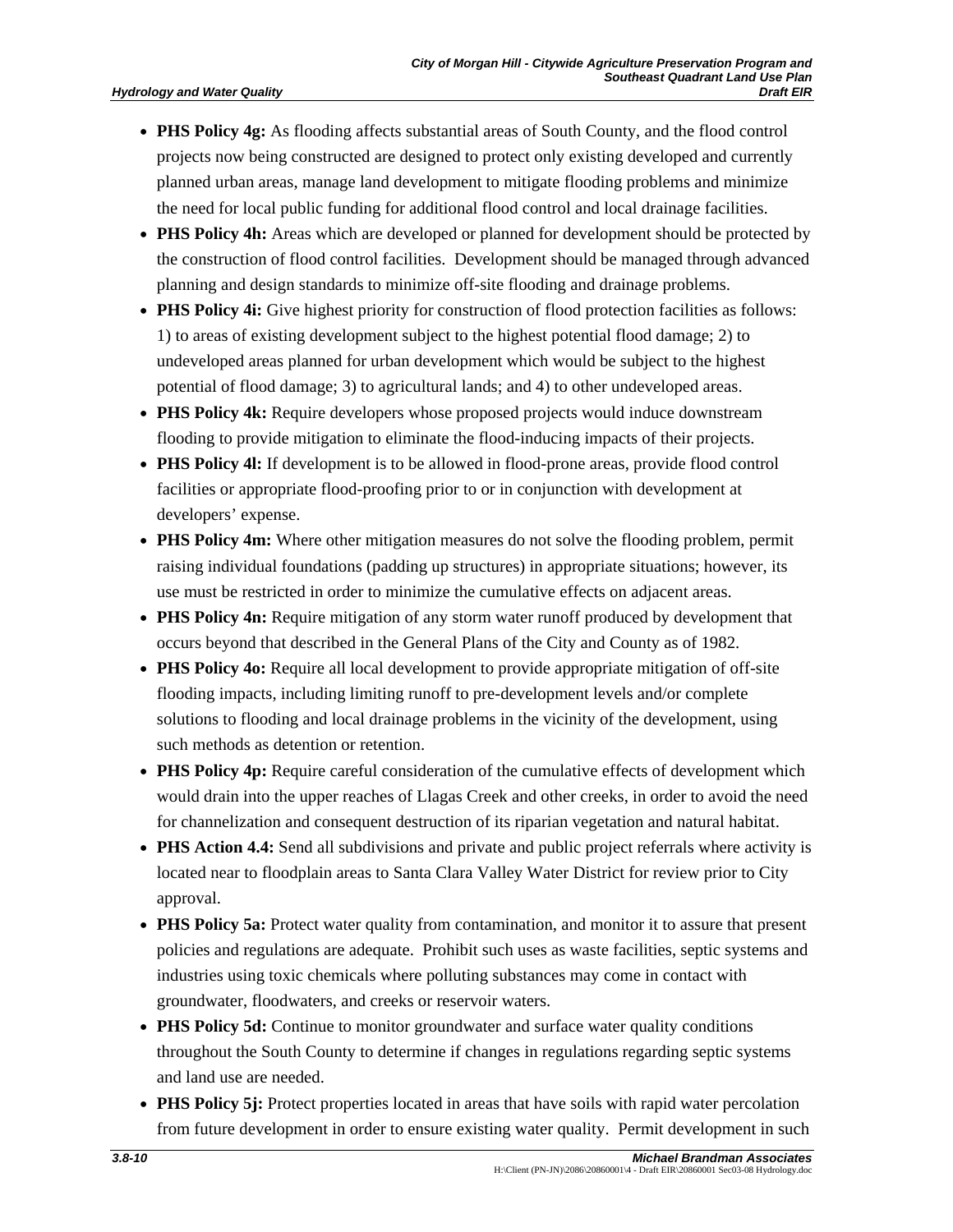areas according to the City's Hazardous Materials Storage Ordinance section specifically related to high percolation rates.

• **PHS Policy 51:** In order to provide greater protection of the aquifers which supply drinking water to the South County, give special consideration to the management of contaminants (e.g., hazardous materials, sanitary effluents) in groundwater recharge areas where no protective aquitard layer exists.

# *Storm Drainage System Master Plan*

The City's existing design standards stipulate that areas larger than one acre shall tie onsite drainage into the City's storm drainage system. Ponding basins on private or public property shall be designed for a 24-hour, 25-year storm event if a reasonable outlet is provided (detention). If no disposal, other than evaporation or percolation irrigation, is provided (retention), a 24-hour, 100-year storm shall be used. The procedure is consistent with the Santa Clara Valley Water District Hydrology Procedures manual. Refer to Section 3.14, Utility Systems for further discussion of the Master Plan.

# *County of Santa Clara*

# *General Plan*

The Santa Clara County General Plan establishes the following policies and actions related to water quality and conservation that are applicable to the proposed project:

# **County Wide Issues and Policies**

- **Policy C-RC 5:** An adequate, high quality water supply for Santa Clara County should be considered essential to the needs of households, business and industry.
- **Policy C-RC 6:** A comprehensive strategy for meeting long term projected demand for water should at a minimum include the following:
	- a. Continued conservation and increased reclamation;
	- b. Securing additional sources as supplemental supply;
	- c. System and local storage capacity improvements; and
	- d. Drought contingency planning and groundwater basin management programs.
- **Policy C-RC 7:** Countywide land use and growth management planning should be coordinated with overall water supply planning by the SCVWD in order to maximize dependability of long term water supply resources.
- **Policy C-RC 11:** Domestic conservation should be encouraged throughout Santa Clara County by a variety of means, including reduced flow devices, drought-resistant landscaping, and elimination of wasteful practices.
- **Policy C**-RC 12: More efficient use of water for agricultural irrigation and industrial processes should be promoted through improved technology and practices.
- **Policy C-RC 18:** Water quality countywide should be maintained and improved where necessary to ensure the safety of water supply resources for the population and the preservation of important water environments and habitat areas.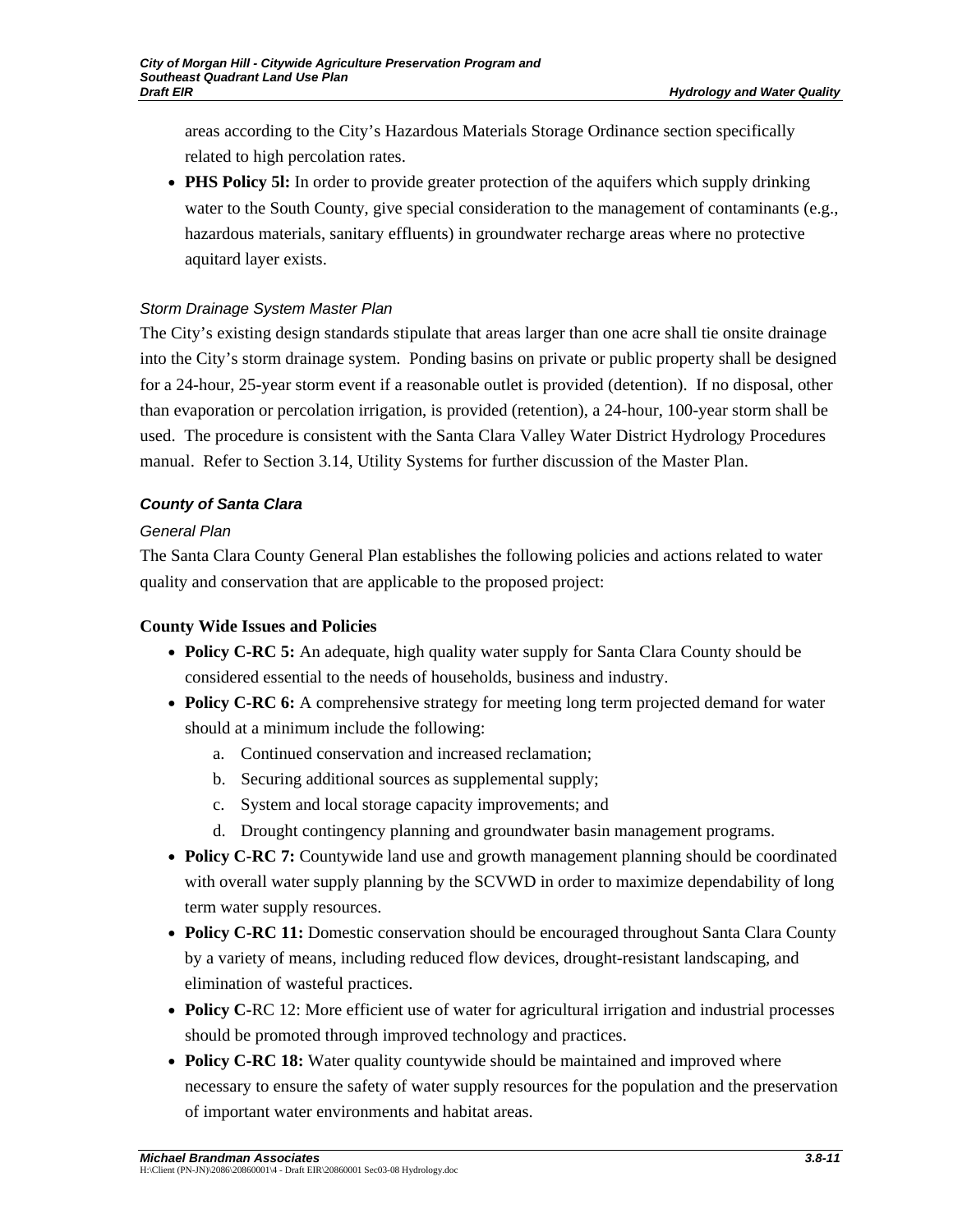- **Policy C-RC 20:** Adequate safeguards for water resources and habitats should be developed and enforced to avoid or minimize water pollution of various kinds, including:
	- a. erosion and sedimentation;
	- b. organic matter and wastes;
	- c. pesticides and herbicides;
	- d. effluent from inadequately functioning septic systems;
	- e. effluent from municipal wastewater treatment plants;
	- f. chemicals used in industrial and commercial activities and processes;
	- g. industrial wastewater discharges;
	- h. hazardous wastes; and
	- i. non-point source pollution.

#### **Rural Unincorporated Area Issues and Policies**

- **Policy R-RC 8:** The strategies for assuring water quantity and quality for the rural unincorporated areas shall include:
	- 1. Require adequate water quantity and quality as a pre-condition of development approval.
	- 2. Reduce the water quality impacts of rural land use and development.
	- 3. Develop comprehensive watershed management plans.
- **Policy R-RC 10:** For lands designated as Resource Conservation Areas (Hillsides, Ranchlands, Agriculture, and Baylands) and for Rural Residential areas, water resources shall be protected by encouraging land uses compatible and consistent with maintenance of surface and ground water quality.
	- 1. Uses that pose a significant potential hazard to water quality should not be allowed unless the potential impacts can be adequately mitigated.
	- 2. The amounts of impervious surfaces in the immediate vicinity of water courses or reservoirs should be minimized.
- **Policy R-RC 13:** Sedimentation and erosion shall be minimized through controls over development, including grading, quarrying, vegetation removal, road and bridge construction, and other uses which pose such a threat to water quality.
- **Policy R-RC 14:** Use and disposal of agricultural chemicals, such as fertilizers, pesticides and herbicides, shall be managed to minimize the threat of water pollution.
- **Policy R-**RC 15: Commercial and industrial uses such automobile dismantlers, waste transfer disposal facilities, light industries, uses requiring septic systems, and other uses that have the greatest potential for pollution shall not be located within the vicinity of streams, reservoirs, or percolation facilities where contaminants could easily come in contact with flood waters, high groundwater, flowing streams, or reservoirs. Such uses shall be required to reduce any threat of contamination to an insignificant level as a condition of approval.
- **Policy R-HS 41:** To minimize the likelihood of surface or groundwater contamination, density of development in the rural unincorporated area will be maintained at very low density.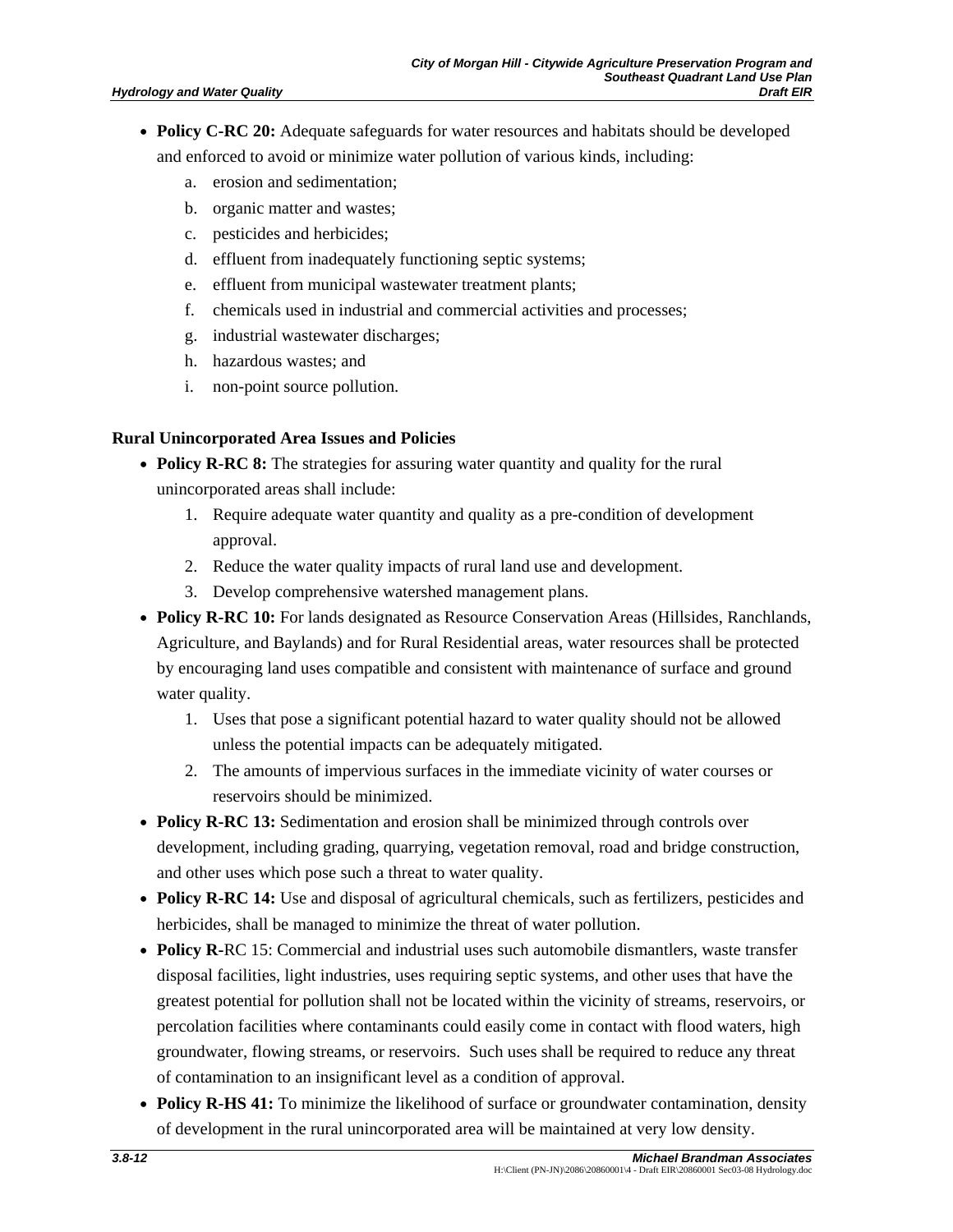• **Policy R-HS 47:** The long-term viability and safety of surface and groundwater supplies countywide shall be protected from contamination to the highest degree feasible.

# **3.8.4 - Methodology**

MBA analyzed the proposed project's potential to cause adverse impacts on hydrology and water quality utilizing several resources. MBA used the Western Regional Climate Center for meteorology and climate information and the California Department of Water Resources Bulletin 118: Central Coast Hydrologic Region for groundwater information. MBA referenced the City of Morgan Hill General Plan to identify waterways in the project vicinity. MBA reviewed project plans to determine what changes would occur to existing drainage facilities.

# **3.8.5 - Thresholds of Significance**

According to Appendix G, Environmental Checklist, of the CEQA Guidelines, hydrology and water quality impacts resulting from the implementation of the proposed project would be considered significant if the project would:

- a.) Violate any water quality standards or waste discharge requirements?
- b.) Substantially deplete groundwater supplies or interfere substantially with groundwater recharge such that there would be a net deficit in aquifer volume or a lowering of the local groundwater table level (e.g., the production rate of pre-existing nearby wells would drop to a level which would not support existing land uses or planned uses for which permits have been granted?
- c.) Substantially alter the existing drainage pattern of area, including through the alteration of the course of a stream or river, in a manner which would result in substantial erosion or siltation on- or off-site?
- d.) Substantially alter the existing drainage pattern of the site or area, including through the alteration of the course of a stream or river, or substantially increase the rate or amount of surface runoff in a manner, which would result in flooding on- or off-site?
- e.) Create or contribute runoff water which would exceed the capacity of existing or planned stormwater drainage systems or provide substantial additional sources of polluted runoff?
- f.) Otherwise substantially degrade water quality?
- g.) Place housing within a 100-year flood hazard area as mapped on a federal Flood Hazard Boundary or Flood Insurance Rate Map or other flood hazard delineation map?
- h.) Place within a 100-year flood hazard area structures, which would impede or redirect flood flows?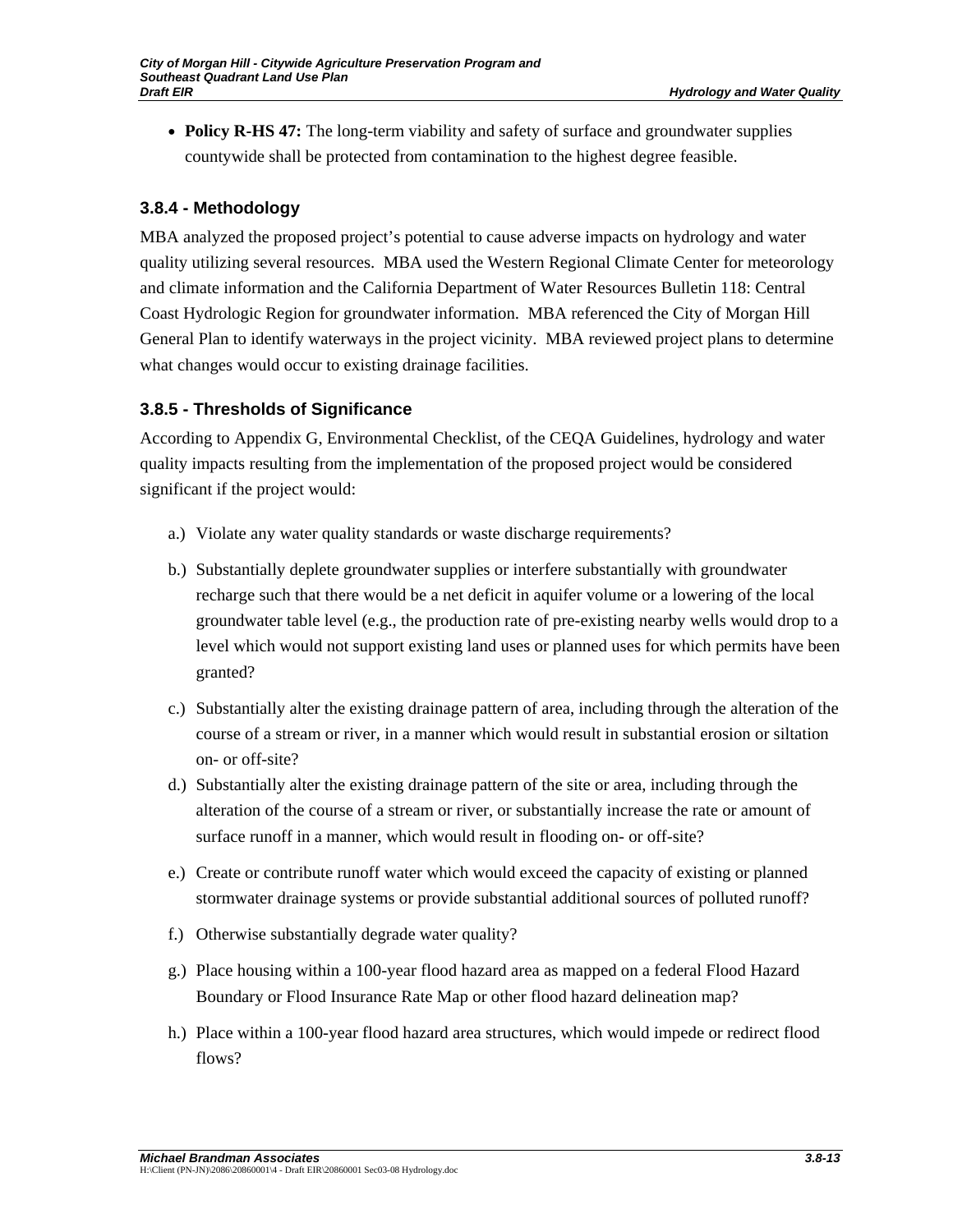- i.) Expose people or structures to a significant risk of loss, injury or death involving flooding, including flooding as a result of the failure of a levee or dam? (Refer to Section 7, Effects Found Not To Be Significant.)
- j.) Inundation by seiche, tsunami, or mudflow? (Refer to Section 7, Effects Found Not To Be Significant.)

### **3.8.6 - Project Impacts and Mitigation Measures**

This section discusses potential impacts associated with the development of the project and provides mitigation measures where appropriate.

#### **Water Quality**

**Impact HYD-1: The proposed project would have the potential to violate water quality standards or waste discharge standards.** 

#### *Impact Analysis*

This analysis evaluates the proposed project impact on water quality and waste discharge standards. The analysis considers individual impacts associated with the implementation of the SEQ Area and the High School site.

#### *SEQ Area (Program Level)*

The proposed expansion of the City's Urban Service Area boundary would make 305 acres of the SEQ Area eligible for municipal sewer service. RJA estimated that buildout of the SEQ Area (including the High School) would result in a net increase of 457,000 gallons per day (0.457 mgd) of effluent. Note that this represents a worst-case scenario, as it assumes all SEQ properties build out to their most intense use.

The wastewater treatment plant currently has an average dry weather capacity of approximately 8.5 million gallons per day (mgd) with approximately 3.6 mgd of treatment capacity available for the City of Morgan Hill (42 percent). The City recorded an average dry weather flow rate of 3.9 mgd in 2008. The Sewer System Master Plan projects the City will produce an average dry weather flow rate of 5.2 mgd by the year 2020. An independent study by South County Regional Wastewater Authority estimated the average dry weather flow for the City of Morgan Hill to be between 4.0 mgd and 4.5 mgd by the year 2020. The study projected the total wastewater treatment plant flow between 9.1 mgd and 9.7 mgd by the year 2020 and between 10.7 mgd and 11.6 mgd by the year 2030.

South County Regional Wastewater Authority began design of a 3.25-mgd expansion project in 2007–2008, with construction taking place from 2012–2013 through 2014–2015. The increase will bring the total plant capacity to 11.75 mgd, with 4.92 mgd assigned to Morgan Hill. The City has projected the wastewater treatment plant expansion will provide sufficient capacity to accommodate City growth through 2030, with an estimated future population of 54,000. The SEQ Area was not considered a future growth area during the previous General Plan. However, since the population of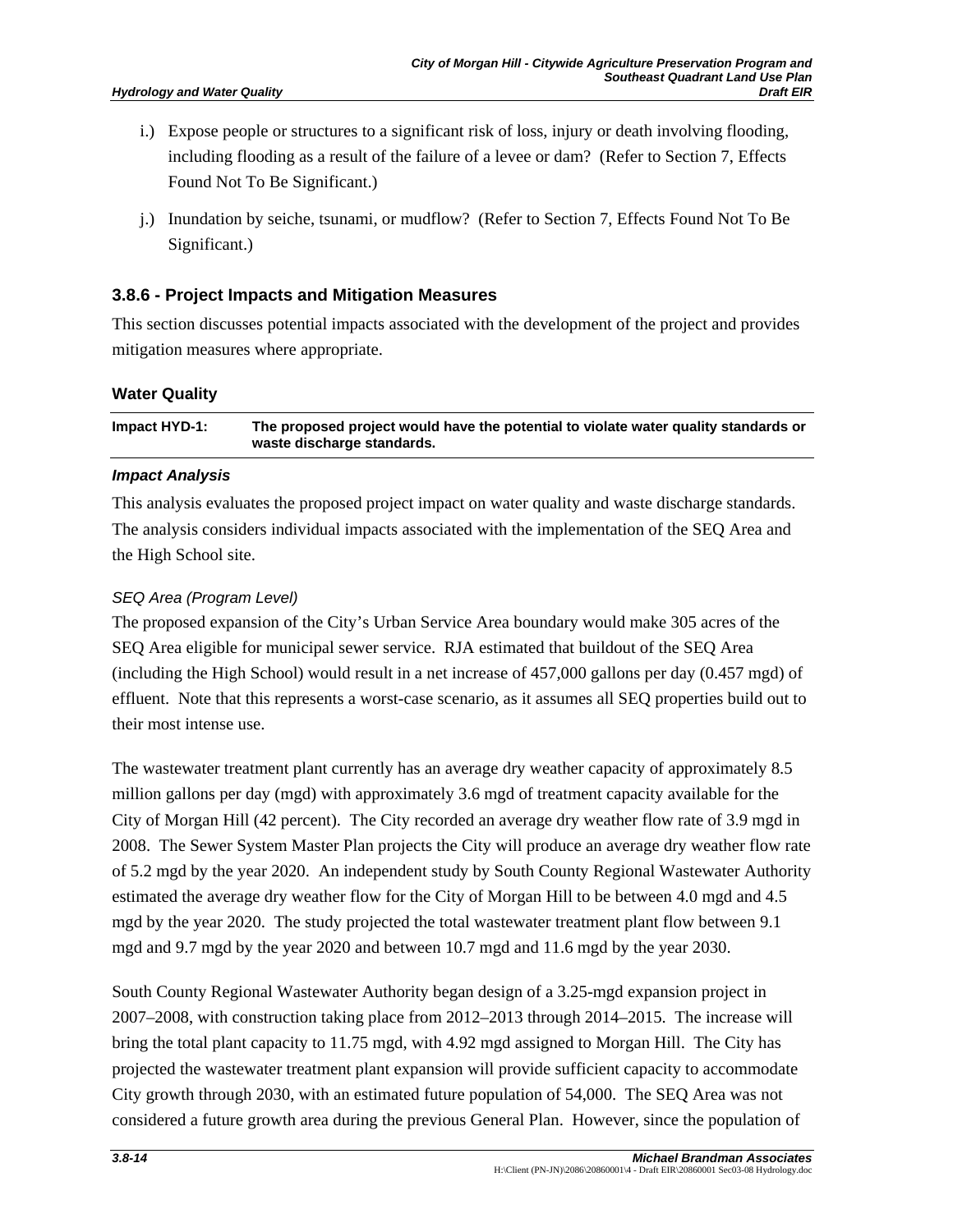the City and SOI is projected to be approximately 45,000 in 2015 when the wastewater treatment plant expansion is complete, the plant should have approximately 17 percent residual capacity for future growth, equal to 0.84 mgd. The project sewer generation (0.46 mgd) for the SEQ Area Urban Service Area (USA) expansion is approximately 55 percent of the anticipated residual capacity. As such, buildout of the SEQ Area would not have the potential to violate water quality standards or waste discharge standards associated with wastewater treatment. (Refer to Section 3.14, Utility Systems for further discussion of wastewater treatment.)

In terms of stormwater quality, future development that occurs within the SEQ Area would have the potential to result in new sources of polluted runoff. Construction and operational activities have the potential to contribute to erosion and sedimentation and release pollutants into downstream waterways. Individual development applications will be subject to project-level CEQA review, as well as federal, state, and local water quality standards.

Furthermore, it should be noted that the SEQ Area soils possess highly permeable characteristics; thus, runoff that ponds within this area infiltrates into the water table relatively quickly. Future development that occurs within the SEQ Area will be required to employ onsite or offsite retention, which would serve to sequester pollutants in soil and avoid discharge into downstream runoff; refer to Impact HYD-3 for further discussion.

Finally, as discussed in Section 3.5, Geology, Soils, and Seismicity, the 454-acre eastern portion of the SEQ Area proposed to be prezoned Open Space (Planned Development), including the 307-acre Chiala programmatic application, is not proposed to be added to the City's Urban Service Area. Instead, this area would be served by septic systems. New septic tanks would be subject to the applicable provisions of the Santa Clara County Code of Ordinances Section B11-60 including having a minimum lot size of 1 acre. Compliance with Section B11-60 would ensure that onsite septic systems do not create adverse water quality impacts.

As such, impacts would be less than significant.

### *High School Site (Project Level)*

RJA estimates that the High School would generate 77,600 gallons per day (0.078 gpd) of effluent and a peak flow of 0.42 cubic feet per second. As previously discussed, the wastewater treatment capacity has approximately 0.84 mgd of residual capacity after the expansion is complete, which would be more than sufficient to accommodate the total sewer generation of the SEQ (0.46 mgd, including the High School). As such, development of the High School would not have the potential to violate water quality standards or waste discharge standards associated with wastewater treatment.

As for stormwater quality, the proposed High School has the potential to result in polluted runoff with construction and operational activities. Development of the High School would require grading and construction activities that would disturb approximately 38 acres. During these activities, there would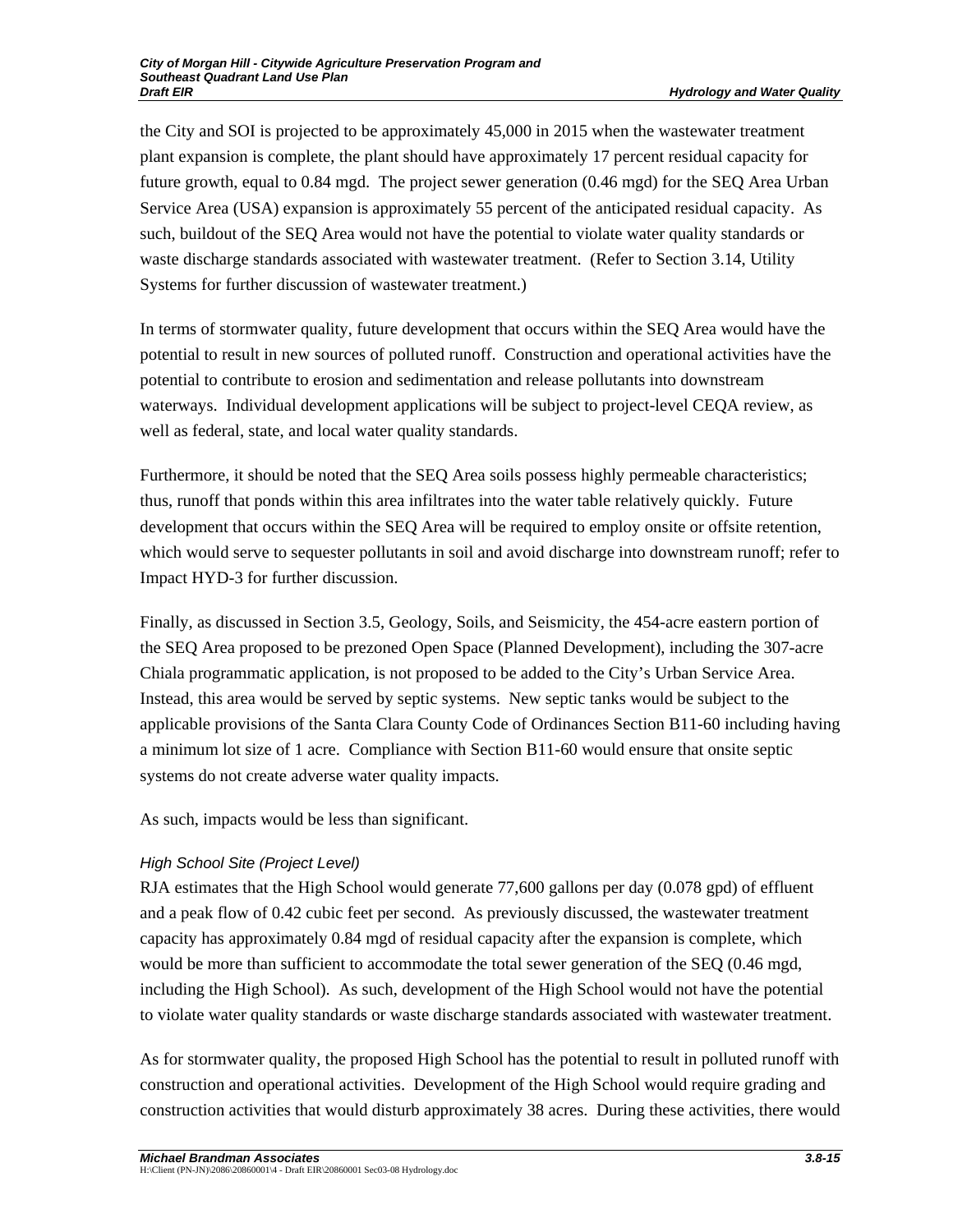be the potential for surface water to carry sediment from onsite erosion and small quantities of pollutants into the stormwater system and local waterways. Small quantities of pollutants have the potential for entering the storm drainage system, thereby potentially degrading water quality.

Construction of the High School would also require the use of gasoline- and diesel-powered heavy equipment, such as bulldozers, backhoes, water pumps, and air compressors. Chemicals such as gasoline, diesel fuel, lubricating oil, hydraulic oil, lubricating grease, automatic transmission fluid, paints, solvents, glues, and other substances would likely be utilized during construction. An accidental release of any of these substances could degrade the water quality of the surface water runoff and add additional sources of pollution into the drainage system.

The NPDES stormwater permitting programs regulate stormwater quality from construction sites. Under the NPDES permitting program, the preparation and implementation of SWPPPs are required for construction activities more than 1 acre in area. The SWPPP must identify potential sources of pollution that may be reasonably expected to affect the quality of stormwater discharges as well as identify and implement BMPs that ensure the reduction of these pollutants during stormwater discharges.

Mitigation Measure HYD-1a is proposed that would require the project applicant to prepare and implement a SWPPP. The implementation of the mitigation measure would ensure that potential, short-term, construction water quality impacts are reduced to a level of less than significant.

Furthermore, the proposed project would increase the amount of impervious surface available for contact with stormwater runoff, thereby creating the potential for additional discharge of urban pollutants into downstream waterways. Leaks of fuel or lubricants, tire wear, and fallout from exhaust contribute petroleum hydrocarbons, heavy metals, and sediment to the pollutant load runoff being transported to receiving waters. Runoff from sports fields and landscaped areas may contain residual pesticides and nutrients.

Because of the permeable characteristics of the soils within the SEQ Area (including the High School site), RJA has determined that onsite or offsite retention is the most appropriate method of storm drainage management. The use of retention would largely prevent polluted runoff from entering downstream waterways because pollutants would be sequestered in soil. However, because there is the potential for discharge to the City's municipal storm drainage system to occur, Mitigation Measure HYD-1b is proposed that would require the High School project applicant to prepare and submit a stormwater quality management plan to the City of Morgan Hill for review and approval. The plan would require the High School project applicant to document various stormwater quality control measures that would be in effect during operations to ensure that water quality in downstream water bodies is not degraded. The implementation of this mitigation measure would ensure that potential operational water quality impacts are reduced to a level of less than significant.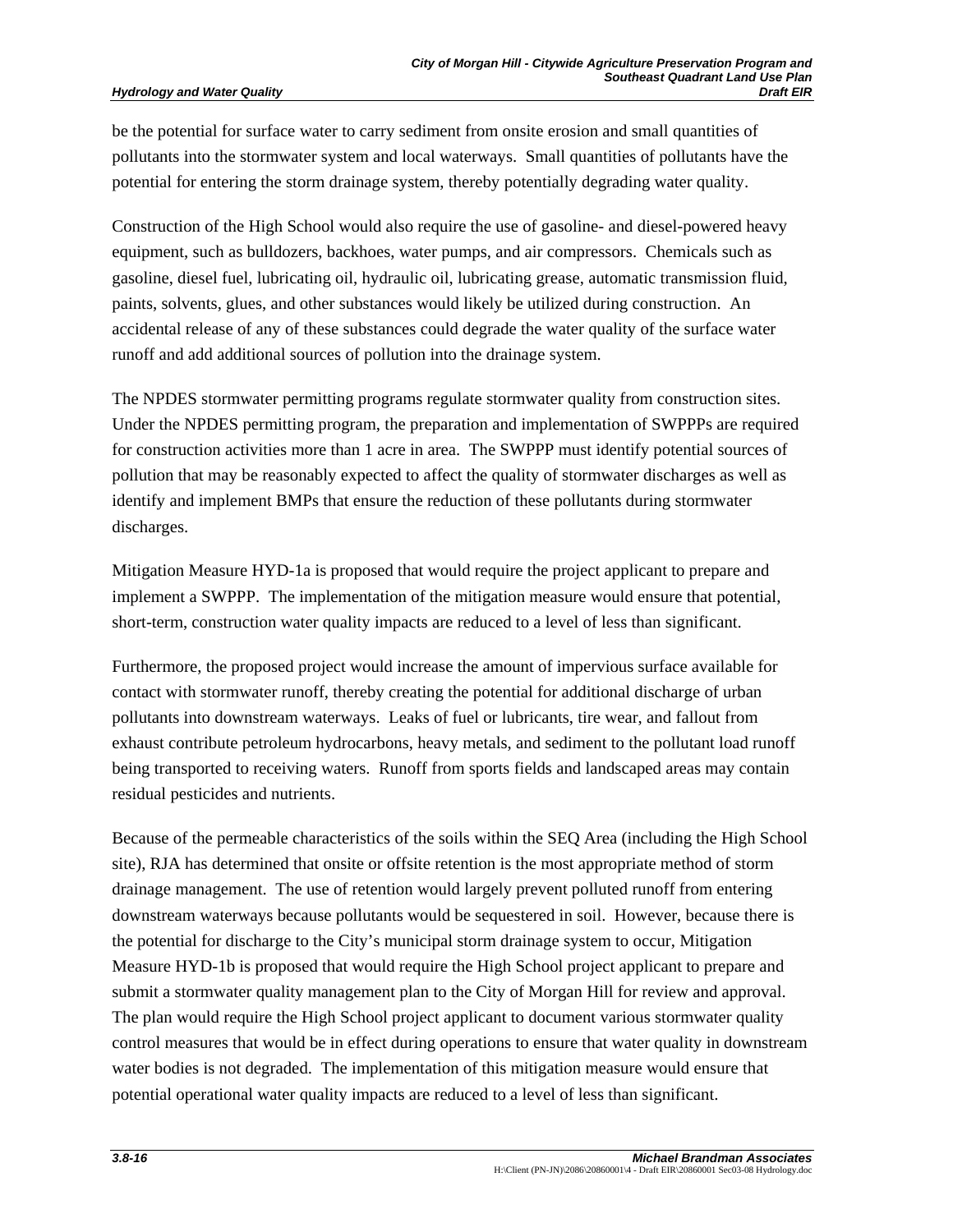# *Level of Significance Before Mitigation*

*SEQ Area (Program Level)*  Less than significant impact.

*High School Site (Project Level)*  Potentially significant impact.

## *Mitigation Measures*

**MM HYD-1a High School Site.** Prior to the issuance of grading permits for the proposed High School, the applicant shall prepare and submit a Stormwater Pollution Prevention Plan (SWPPP) to the City of Morgan Hill that identifies specific actions and Best Management Practices (BMPs) to prevent stormwater pollution during construction activities. The SWPPP shall identify a practical sequence for BMP implementation and maintenance, site restoration, contingency measures, responsible parties, and agency contacts. The SWPPP shall include but not be limited to the following elements:

- Temporary erosion control measures shall be employed for disturbed areas.
- No disturbed surfaces shall be left without erosion control measures in place during the winter and spring months.
- Sediment shall be retained onsite by a system of sediment basins, traps, or other appropriate measures.
- The construction contractor shall prepare Standard Operating Procedures for the handling of hazardous materials on the construction site to eliminate or reduce discharge of materials to storm drains.
- BMP performance and effectiveness shall be determined either by visual means where applicable (e.g., observation of above-normal sediment release), or by actual water sampling in cases where verification of contaminant reduction or elimination (such as inadvertent petroleum release) is required by the RWQCB to determine adequacy of the measure.
- In the event of significant construction delays or delays in final landscape installation, native grasses or other appropriate vegetative cover shall be established on the construction site as soon as possible after disturbance, as an interim erosion control measure throughout the wet season.
- **MM HYD-1b High School Site.** Prior to the issuance of building permits for the proposed project, the project applicant shall submit a stormwater management plan to the City of Morgan Hill for review and approval. The stormwater management plan shall identify pollution prevention measures and practices to prevent polluted runoff from leaving the project site and comply with Resolution No. R3-2013-0032 of the Municipal Regional Permit.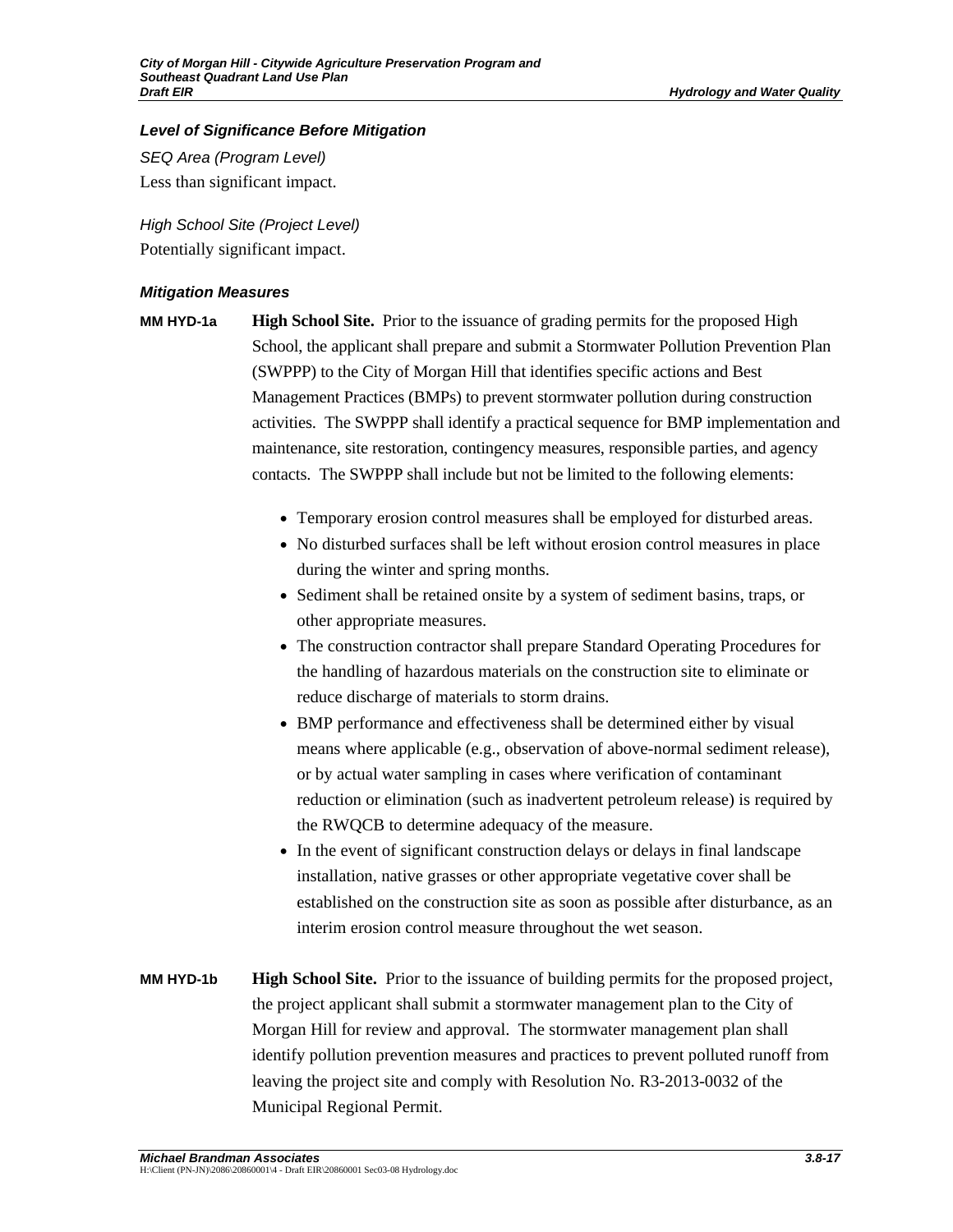Pursuant to Central Coast RWQCB requirements, the SWMP must include the retention of the  $95<sup>th</sup>$  percentile rain event and infiltrate it onsite. The  $95<sup>th</sup>$  percentile rainfall depth of 1.59 inches was calculated using the 46 years (nonconsecutive) of available daily rainfall data for the Morgan Hill 2 gauge, located less than a mile away from the project site. Assuming that the High School site will be approximately 50 percent impervious, the resulting runoff coefficient is 0.34. This produces a 95th percentile 24-hour rainfall volume of 1.71 acre-feet for the 38-acre site. When multiplied by the 48-hour drawdown regression coefficient of 1.963, the total required volume to be accommodated and infiltrated onsite is 3.35 acre-feet. This shall be incorporated into the site plan. The site resides on permeable B-type soils, so infiltration should be feasible.

LID Development Standards shall also be included in the SWMP including: site assessment measures, site design measures, delineation of discrete drainage management areas and undisturbed and natural landscaped areas.

Examples of stormwater pollution prevention measures and practices to be contained in the plan include, but are not limited to:

- Strategically placed bioswales and landscaped areas that promote percolation of runoff
- Pervious pavement
- Roof drains that discharge to landscaped areas
- Trash enclosures with screen walls
- Stenciling on storm drains
- Curb cuts in parking areas to allow runoff to enter landscaped areas
- Regular sweeping of parking areas and cleaning of storm drainage facilities
- Employee training to inform store personnel of stormwater pollution prevention measures

The project applicant shall also prepare and submit an Operations and Maintenance Agreement to the City identifying procedures and reporting to ensure that stormwater quality control measures work properly during operations.

### *Level of Significance After Mitigation*

*SEQ Area (Program Level)*  Less than significant impact.

*High School Site (Project Level)*  Less than significant impact.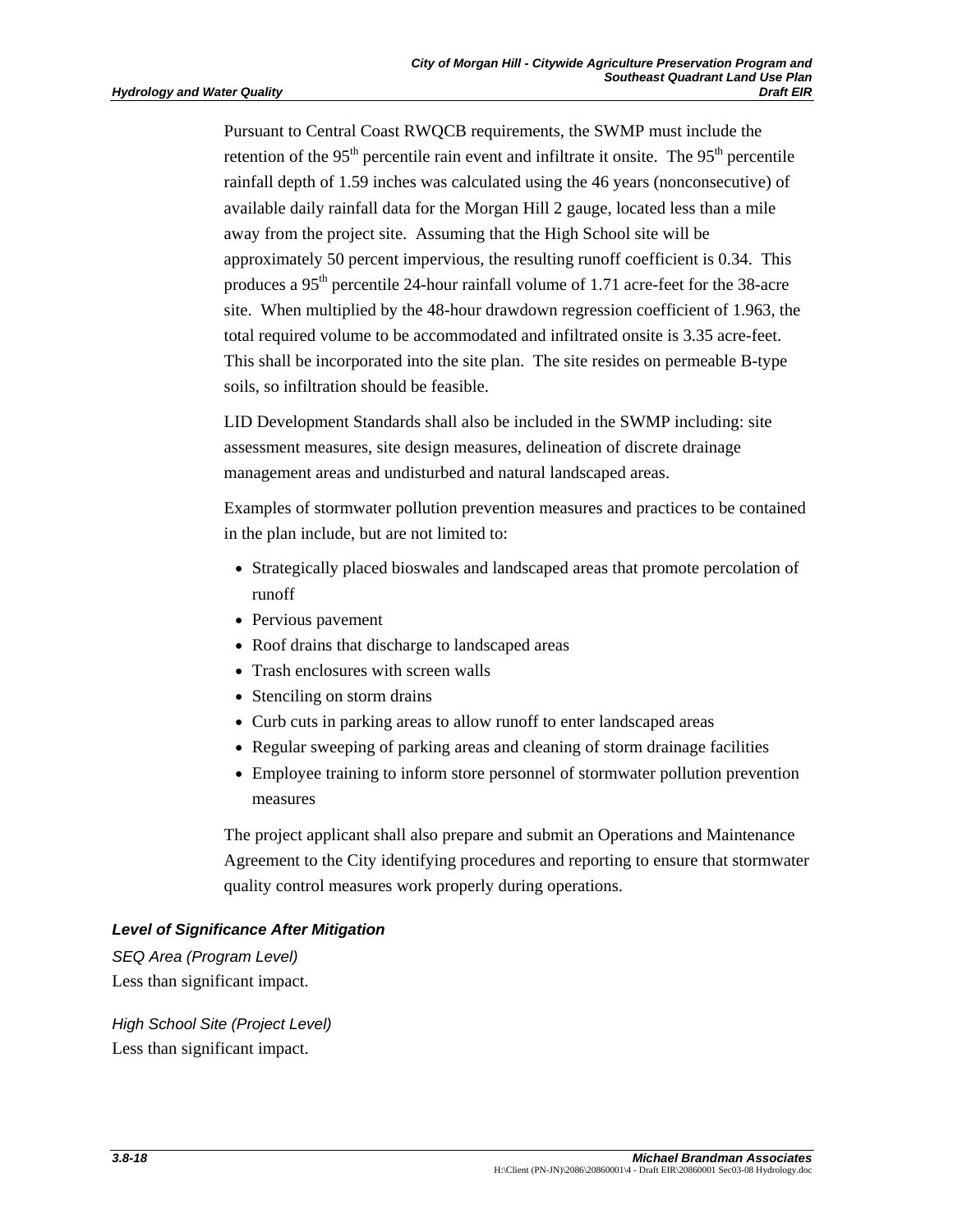#### **Groundwater**

| Impact HYD-2: | The proposed project would not substantially deplete groundwater supplies or |
|---------------|------------------------------------------------------------------------------|
|               | interfere substantially with groundwater recharge.                           |

#### *Impact Analysis*

This impact evaluates the proposed project's impact on groundwater. The analysis considers individual impacts associated with the implementation of the SEQ Area and the High School site.

### *SEQ Area (Program Level)*

The proposed expansion of the City's USA boundary would make 305 acres of the SEQ Area eligible for municipal potable water service. The City of Morgan Hill relies exclusively on groundwater as a municipal supply source. However, the areas proposed to be added to the USA currently rely on groundwater for existing land use activities; therefore, the mere addition of these areas to the USA would not be expected to result in a net increase in groundwater use.

Future development that occurs within the SEQ Area is estimated to consume an average of 610,800 gallons per day. As noted previously, existing land use activities within the SEQ Area rely on groundwater; therefore, not all 610,800 gallons per day would represent "new" demand. However, without detailed information regarding existing groundwater consumption within the SEQ Area, the exact amount of new demand cannot be readily quantified. Regardless, as indicated in Section 3.14, Utility Systems, adequate long-term groundwater supplies are projected to be available to serve future development that occurs within the SEQ Area. As such, development of the SEQ Area is not anticipated to cause groundwater overdraft.

The SEQ Area primarily contains impervious surfaces owing to the existing agricultural and rural residential land use activities. SEQ Area soils possess highly permeable characteristics; thus, runoff that ponds within this area infiltrates into the water table relatively quickly. Future development that occurs within the SEQ Area will be required to employ onsite or offsite retention, which would promote groundwater recharge; refer to Impact HYD-3 for further discussion. As such, development within the SEQ Area would not interfere with groundwater recharge.

Impacts would be less than significant.

### *High School Site (Project Level)*

The proposed High School would be served by the City of Morgan Hill potable water system, which relies exclusively on groundwater. The High School is anticipated to demand an average of 103,500 gallons per day of water. As noted previously, existing land use activities on the High School site rely on groundwater; therefore, not all 103,500 gallons per day would represent "new" demand. As indicated in Section 3.14, Utility Systems, adequate long-term groundwater supplies are projected to be available to serve the High School. As such, development of the High School is not anticipated to cause groundwater overdraft.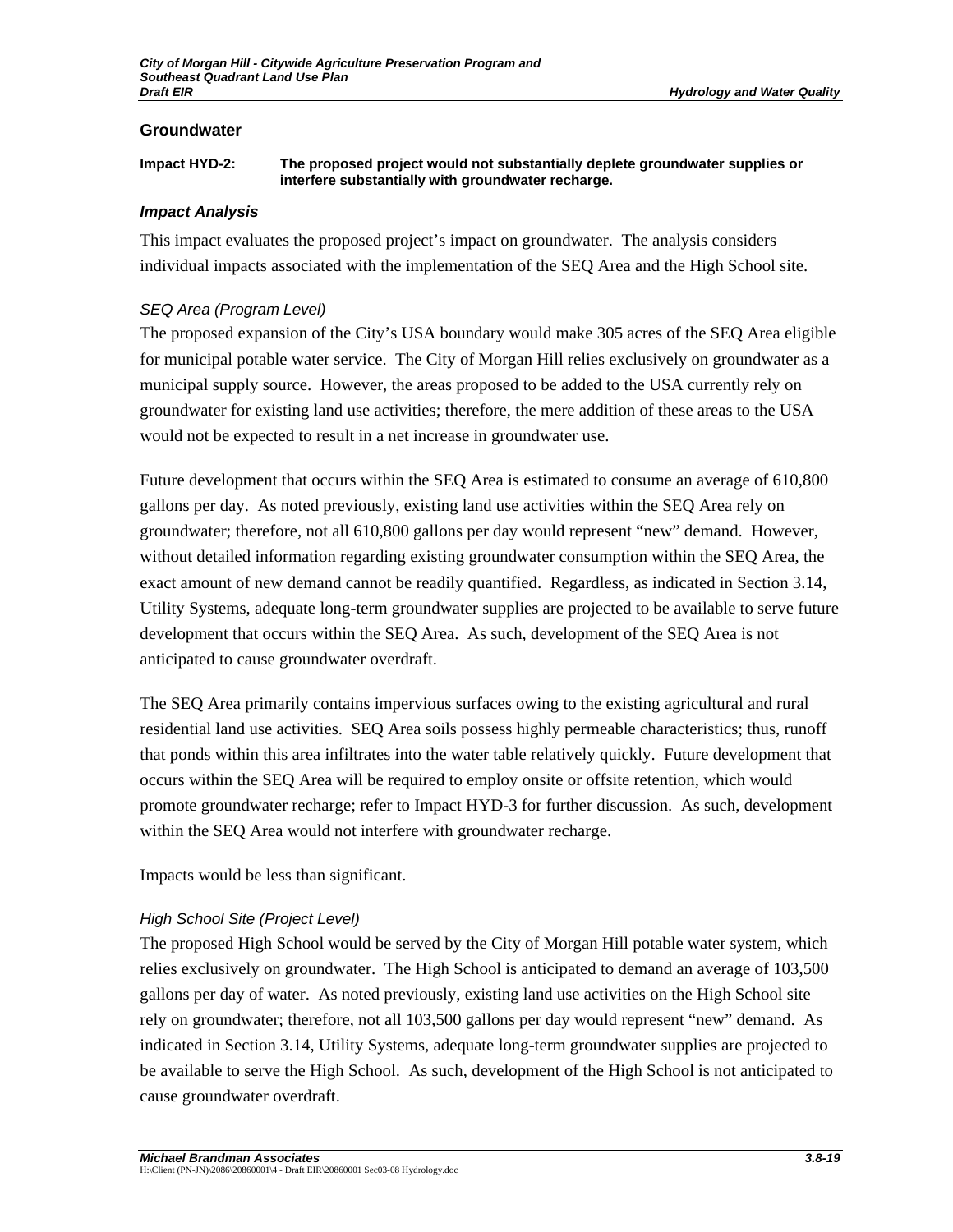The High School site primarily contains impervious surfaces owing to the existing agricultural and rural residential land use activities. The High School site soils possess highly permeable characteristics; thus, runoff that ponds within this area infiltrates into the water table relatively quickly. The High School will be required to employ onsite or offsite retention, which would promote groundwater recharge; refer to Impact HYD-3 for further discussion. As such, development of the High School site would not interfere with groundwater recharge.

### *Level of Significance Before Mitigation*

*SEQ Area (Program Level)*  Less than significant impact.

*High School Site (Project Level)*  Less than significant impact.

### *Mitigation Measures*

No mitigation is necessary.

### *Level of Significance After Mitigation*

*SEQ Area (Program Level)*  Less than significant impact.

*High School Site (Project Level)*  Less than significant impact.

### **Drainage**

**Impact HYD-3: The proposed project would alter the drainage pattern of the area which may result in erosion, siltation, or flooding on- or off-site.** 

#### *Impact Analysis*

This analysis evaluates the proposed project impact on drainage. The analysis considers individual impacts associated with the implementation of the SEQ Area and the High School site.

### *SEQ Area (Program Level)*

Buildout of the portion of the SEQ Area located within the USA would result in a need for storm drainage infrastructure to accommodate the increase in runoff volume from new impervious surfaces.

The storm drainage system of the City of Morgan Hill comprises a combination of curb and gutter facilities, curb inlets, underground pipelines, and bubblers draining to the nearest creek or to manmade natural retention areas, which flow through the City and are tributary to either Monterey Bay or San Francisco Bay. Existing drainage needs are currently met by the City's existing storm drainage system.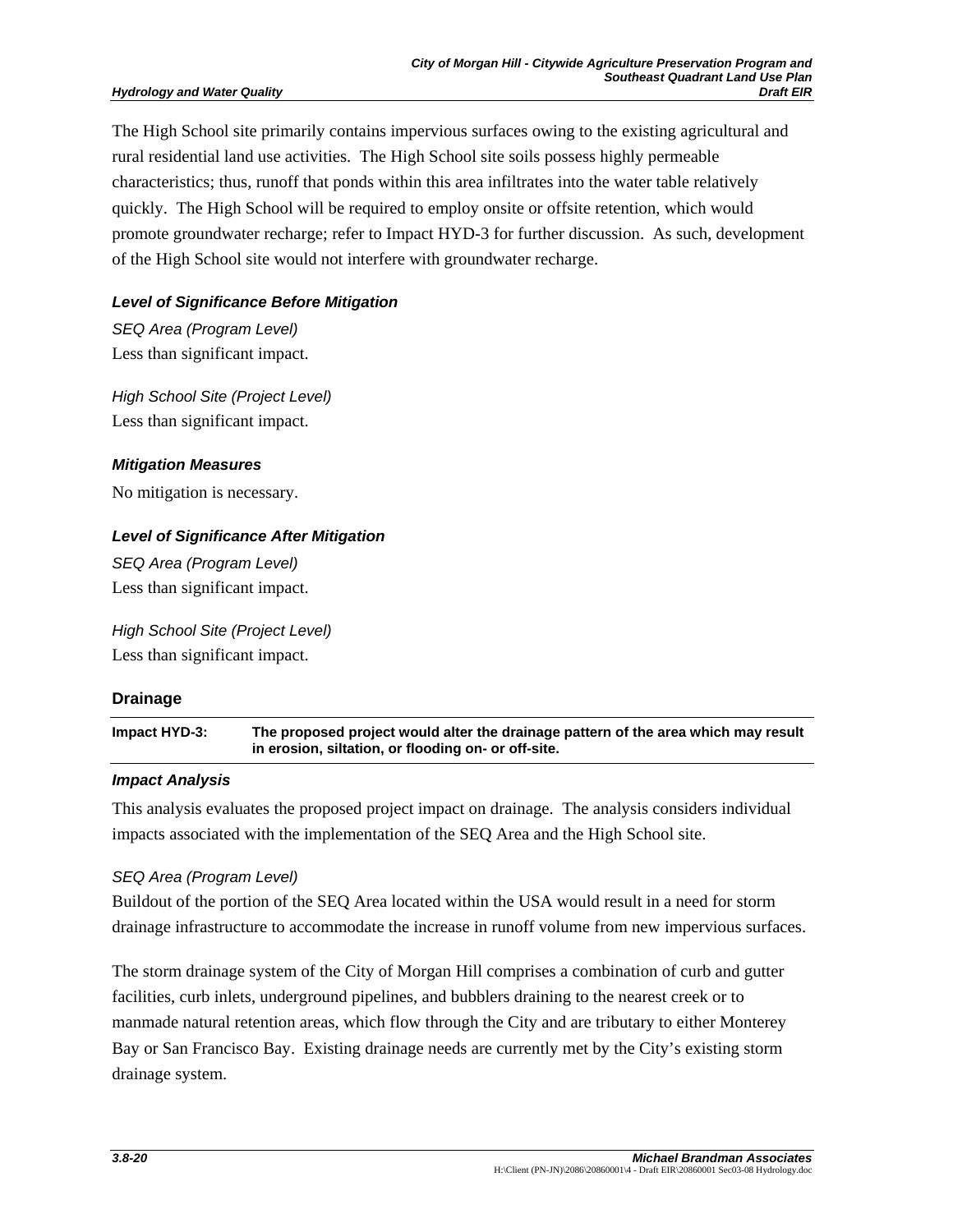There is minimal existing storm drain infrastructure in the vicinity of the SEQ Area (including the High School site). The existing storm drain system includes the following:

- 24-inch, 15-inch, and 12-inch pipes west of Condit Road, which provide drainage for the sports field and aquatics center east of Condit Road and existing developed properties east of Condit Road, and
- 42-inch pipes in San Pedro Avenue, which provides drainage for existing residential areas northeast of the SEQ Area.

One Capital Improvement Program project is planned to improve system capacity and service in the SEQ Area:

• Upsize the existing San Pedro Avenue storm drain to 48-inch. This project has not been completed by the City.

All existing storm drains outfall into Madrone Channel north of Tennant Avenue. There is no existing storm drain infrastructure south of Tennant Avenue.

RJA evaluated the existing storm drainage infrastructure in the SEQ Area and determined that there is limited opportunity to extend existing storm drain facilities in the northern portion of the USA expansion area. Storm drain can be extended in Barrett Avenue and Murphy Avenue to serve the public right-of-way. One or more new storm drain outfalls may be required in the southern portion of the USA expansion area to provide drainage for the Tennant Avenue, Fisher Avenue, and Murphy Avenue right-of-way. Exhibit 3.14-3 depicts the conceptual storm drainage system. Existing soils appear to have favorable infiltration rates. Therefore, individual projects within the SEQ Area should incorporate onsite stormwater retention facilities into the layout to collect and infiltrate runoff. This recommendation is reflected in Mitigation Measure US-3a. With the implementation of this mitigation measure, impacts would be less than significant.

Refer to Section 3.14, Utility Systems for further discussion.

# *High School Site (Project Level)*

Development of the proposed High School would result in the introduction of new impervious surface coverage to the site, which would create a need for storm drainage infrastructure. As previously discussed, there is limited potential for expansion of the City's municipal storm drain system in the SEQ Area (including the High School site). Furthermore, due to the permeable characteristics of the soils within the SEQ Area (including the High School site), RJA has determined that onsite or offsite retention is the most appropriate method of storm drainage management. As such, Mitigation Measure US-3b is proposed requiring the project applicant to retain a qualified engineer to prepare and submit a Drainage Plan that employs the use of onsite or offsite retention to the City of Morgan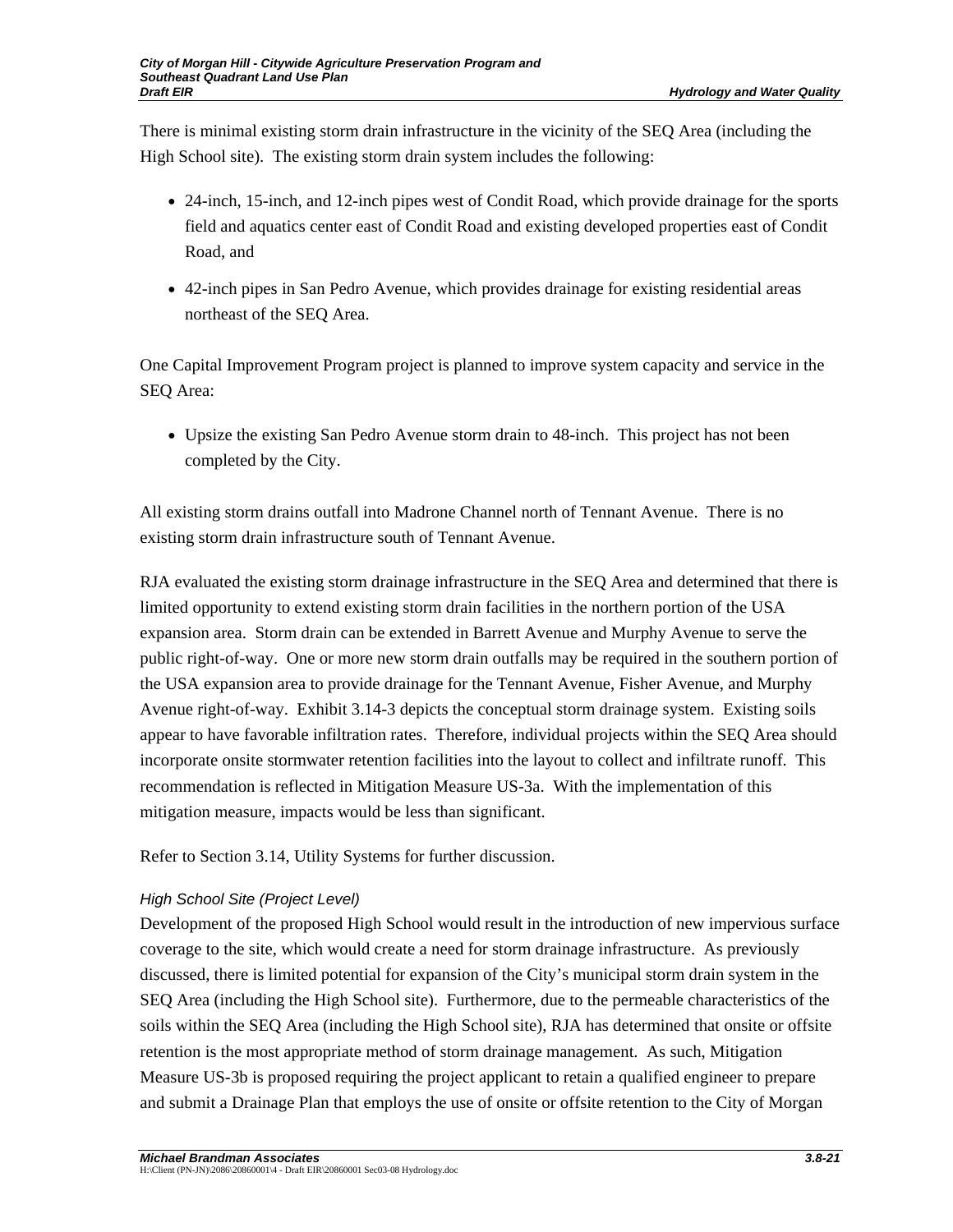Hill for review and approval. With the implementation of this mitigation measure, impacts would be less than significant.

Refer to Section 3.14, Utility Systems for further discussion.

*Level of Significance Before Mitigation SEQ Area (Program Level)*  Potentially significant impact.

*High School Site (Project Level)*  Potentially significant impact.

#### *Mitigation Measures*

*SEQ Area (Program Level)*  Implement Mitigation Measure US-3a.

*High School Site (Project Level)*  Implement Mitigation Measure US-3b.

### *Level of Significance After Mitigation*

*SEQ Area (Program Level)*  Less than significant impact.

*High School Site (Project Level)*  Less than significant impact.

### **Flooding**

**Impact HYD-4: The proposed project may place structures or housing within a 100-year flood zone.** 

#### *Impact Analysis*

This analysis evaluates the proposed project's potential to place housing or structures within a 100 year flood hazard area. The analysis considers individual impacts associated with the implementation of the SEQ and the High School site.

#### *SEQ Area (Program Level)*

As shown in Exhibit 3.8-1, several areas of the SEQ Area are mapped as being within a 100-year flood plain. These areas are associated with the banks and channels of Foothill Creek, Maple Creek, Tennant Creek and Madrone Channel, as well as some low-lying areas near Tennant Creek. Most of the 100-year flood hazard areas are located in areas contemplated for agricultural or open space use, which includes Sports-Recreation-Leisure uses, by the proposed General Plan Amendments.

Of the properties contemplated to support new development, only the Chiala Planned Development site and the immediate surrounding lands in the eastern portion of the SEQ Area overlap with a 100-